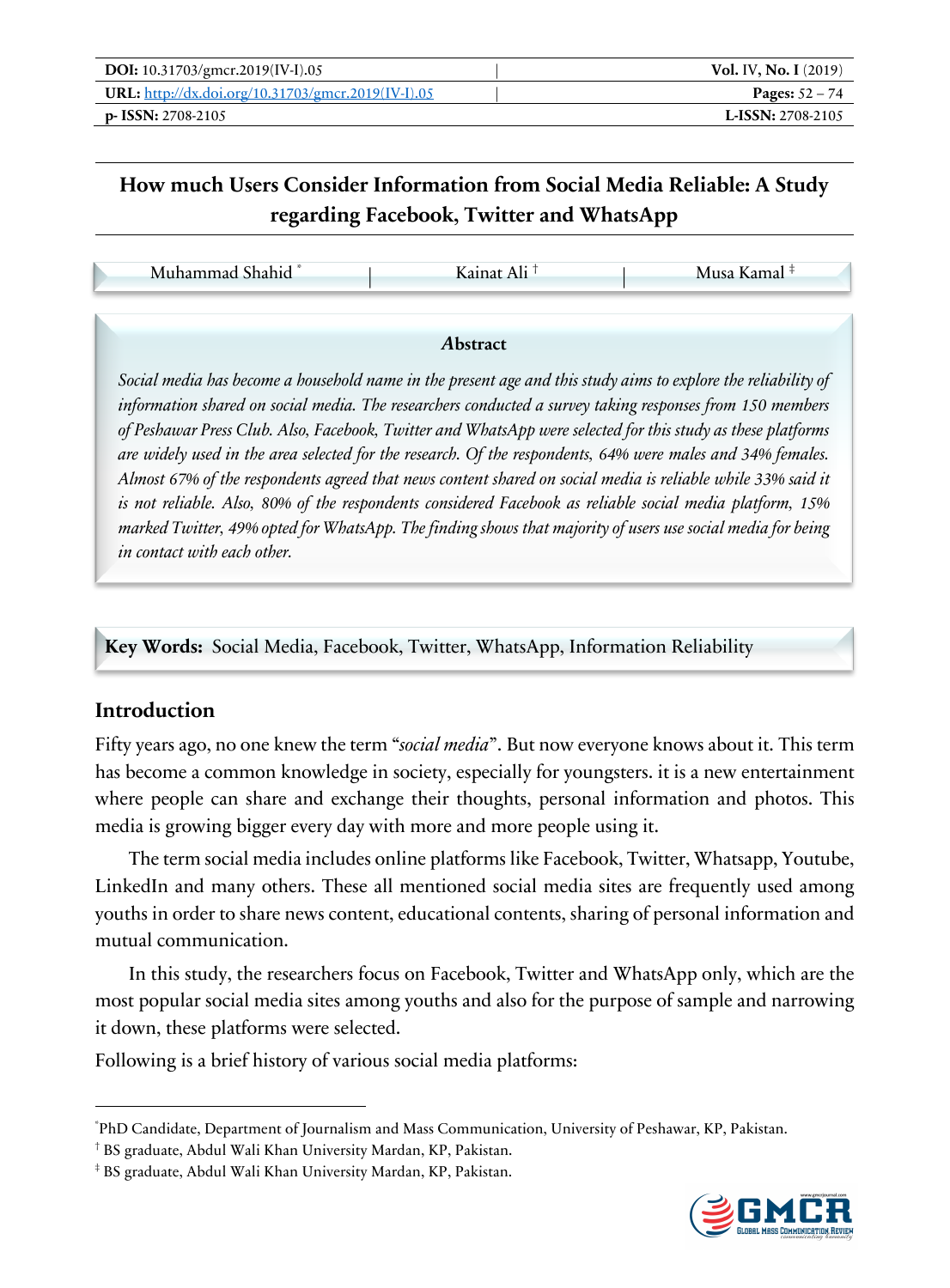| Year | <b>Status</b> | Description                                                                                                                                                                                                                                                  |
|------|---------------|--------------------------------------------------------------------------------------------------------------------------------------------------------------------------------------------------------------------------------------------------------------|
| 2004 | Launch        | Facebook, the most popular social networking service to-date,<br>launches. It now features a voice and video calling service, as well as<br>a widely used instant messaging service.                                                                         |
| 2004 | Launch        | Flickr, an image and video hosting website, launches. Many users use<br>Flickr to keep personal photos, and it is also widely used as a platform<br>for hosting images and videos that are later embedded in other<br>websites and services (such as blogs). |
| 2004 | Launch        | Orkut, a social networking website owned by Google, launches.                                                                                                                                                                                                |
| 2004 | Launch        | Tagged, a social discovery website launches.                                                                                                                                                                                                                 |
| 2005 | Launch        | Bebo, a social networking website, launches.                                                                                                                                                                                                                 |
| 2005 | Acquisition   | Myspace is acquired by News Corporation for \$580 million.                                                                                                                                                                                                   |
| 2005 | Launch        | Qzone, a Chinese social networking website, launches.                                                                                                                                                                                                        |
| 2005 | Launch        | Reddit, an American social news aggregation, web content rating,<br>and discussion website, launches.                                                                                                                                                        |
| 2005 | Launch        | Renren, a Chinese social networking website, launches.                                                                                                                                                                                                       |
| 2005 | Launch        | YouTube, a video sharing service, launches.                                                                                                                                                                                                                  |
| 2005 | Acquisition   | Yahoo! acquires Flickr.                                                                                                                                                                                                                                      |
| 2005 | Launch        | Facebook launches its photos feature with no restrictions on storage<br>(but without the ability to tag friends).                                                                                                                                            |
| 2006 | Launch        | Twitter, one of the most popular social networking sites worldwide,<br>launches.                                                                                                                                                                             |
| 2006 | Launch        | Facebook launches News Feed. The original news feed is an<br>algorithmically generated and constantly refreshing summary of<br>updates about the activities of one's friends.                                                                                |

### **Forms of Social Media**

There are different social media forums, which are popular among youth. The researchers discuss the three platforms in the following lines:

# **Facebook**

Facebook is a social networking website that was originally designed for college students, but is now open to anyone 13 years of age or older. Facebook users can create and customize their own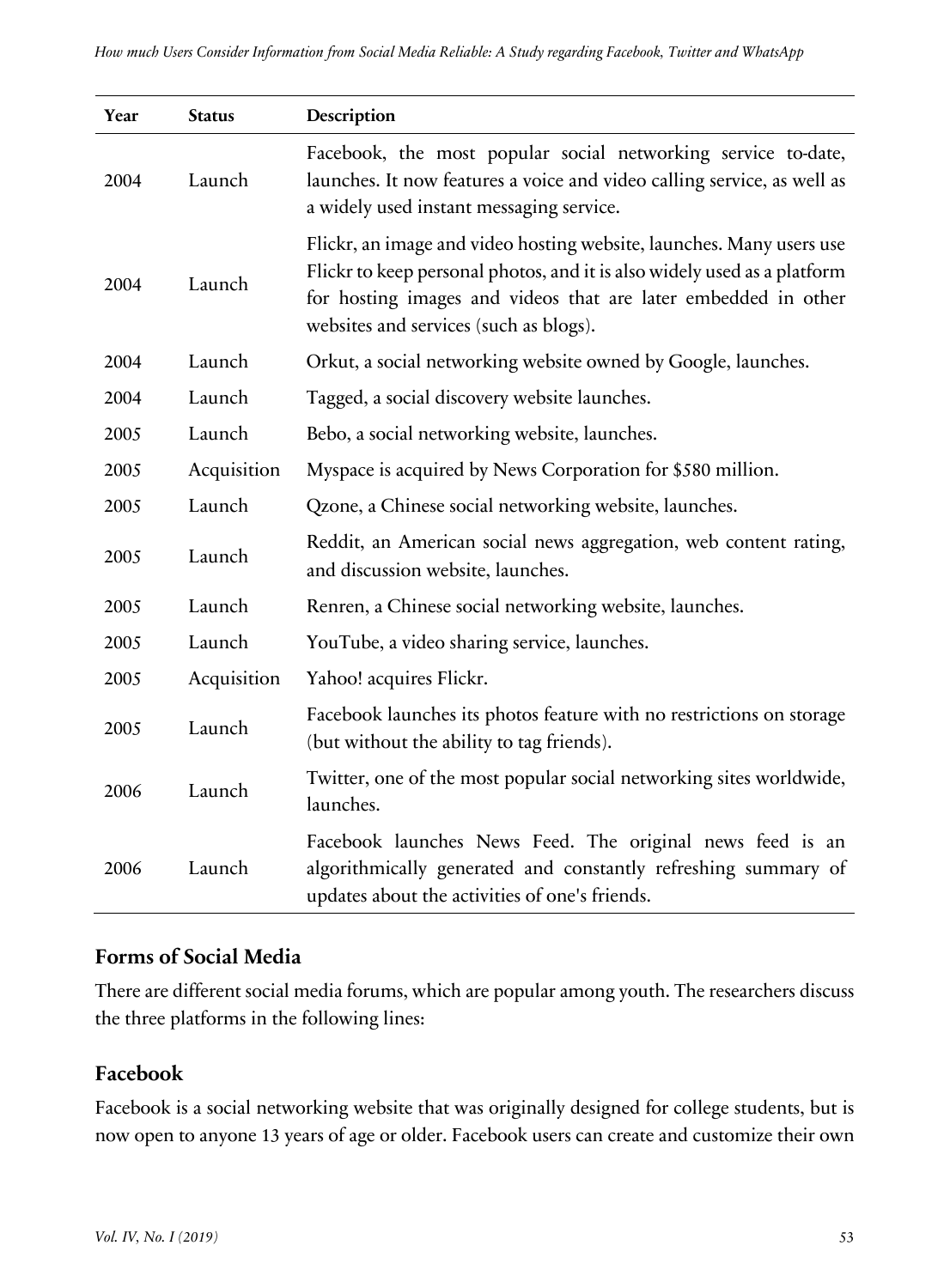profiles with photos, videos, and information about themselves. Friends can browse the profiles of other friends and write messages on their pages.

Each Facebook profile has a "wall," where friends can post comments. Since the wall is viewable by all the user's friends, wall postings are basically a public conversation.

Facebook allows each user to set privacy settings, which by default are pretty strict. For example, if you have not added a certain person as a friend, that person will not be able to view your profile. However, you can adjust the privacy settings to allow users within your network (such as your college or the area you live) to view part or all of your profile. You can also create a "limited profile," which allows you to hide certain parts of your profile from a list of users that you select. If you don't want certain friends to be able to view your full profile, you can add them to your "limited profile" list.

Facebook provides an easy way for friends to keep in touch and for individuals to have a presence on the Web without needing to build a website. Since Facebook makes it easy to upload pictures and videos, nearly anyone can publish a multimedia profile. Of course, if you are a Facebook member or decide to sign up one day, remember to use discretion in what you publish or what you post on other user's pages. After all, your information is only as public as you choose to make it!

#### **Twitter**

Twitter is an online service that allows you to share updates with other users by answering one simple question: "What are you doing?"

In order to use Twitter, you must first sign up for a free account. Once you have created your account, you can post your own updates and view the updates others have posted. You can search for people to follow or you can let Twitter select random users. Once you have selected a number of users, their most recent posts, or "tweets," will show up on your Twitter home page. Likewise, your own latest tweets will show up on the home pages of people who have decided to follow you.

Since most people have frequent access to a computer or cell phone, Twitter makes it possible to provide others with frequent updates about your life. Many people also use Twitter to blog about the news, politics, TV shows, or any other hot topic. Some people even use it to share their thoughts on lectures or sermons. So Twitter posts are certainly not limited to answering the question, "What are you doing?"

Twitter has become the next hot trend in social networking. While it is not as functional as Facebook or MySpace, Twitter's appeal lies within its simplicity. It allows friends, family, and complete strangers to stay connected through quick updates that only take a couple of seconds to write. Therefore, if you like to feel connected to others, but have limited time, Twitter might be just be for you.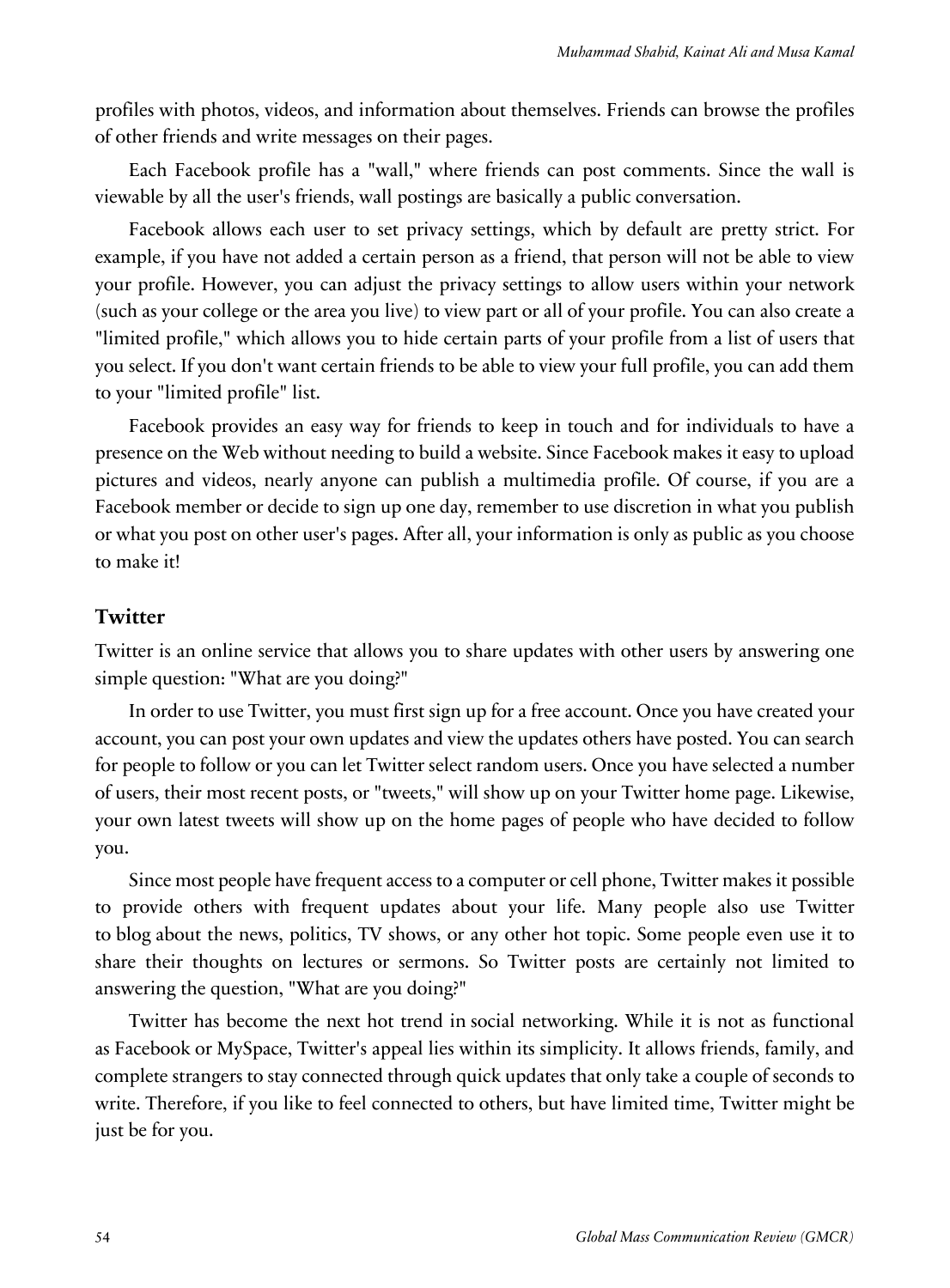# **WhatsApp**

According to an online dictionary named YOUR DICTIONERY defines whatsapp as: An ad-free instant messaging service for all major smartphones from WhatsApp Inc., wholly owned by Facebook. Founded in 2009 by Brian Acton and Jan Koum, WhatsApp uses the Internet as an alternative to the SMS text messaging system. Via Wi-Fi, subscribers pay nothing for WhatsApp messages the first year and 99 cents per year thereafter. If Wi-Fi is unavailable, and people use their cellular data plans for WhatsApp messages, thousands can be sent for a fraction of total usage because text takes up very few bytes (characters).WhatsApp also provides voice calling from one WhatsApp user to the other, as well as voice recording, which lets users record and send audio messages instead of typing.With more than 400 million monthly users worldwide and billions of messages sent each day, Facebook acquired the company for USD \$19 billion in 2014.

#### **Users of Social Media**

The strength of social media and social media websites is increasing day by day but so far we need a comprehensive analysis to understand it in detail and properly that how can we further utilize and get benefits from this whole global world created by the internet. This detailed analysis and report regarding the social media usage in Pakistan is pulled together by AlphaPro. As a digital marketing firm, AlphaPro has been taking many initiatives to enlighten the use benefits and utilities of social media.

According to the data collected by AlphaPro states that only 44.6 million out of 198.9 are internet users in Pakistan which *means* only 22% of total population in Pakistan has access to internet*,* even out of them only 35 million are active users of social media which means *only* 18% are social media users*.* If you look deeper about the number of mobile users you will get to know that 109.5 million out of the total population uses mobile and among them 32 million are active internet and social media users from their mobile devices which *is just 16% of our people.*

# **Information Reliability**

There are many definitions regarding the terms: information and reliability. According to the Merriam Webster dictionary, information is defined as "the communication or reception of knowledge or intelligence" and the term reliability is defined as "the quality or state of being reliable". Someone or something that is reliable can be trusted or believed because he, she, or it works or behaves well in the way you expect. Information that is reliable or that is from a reliable source is very likely to be correct.

So, here the researchers are trying to find out the users' perception about information provided by social media.

# **Research Question**

What is users' perception about the information reliability on Facebook, Twitter and WhatsApp?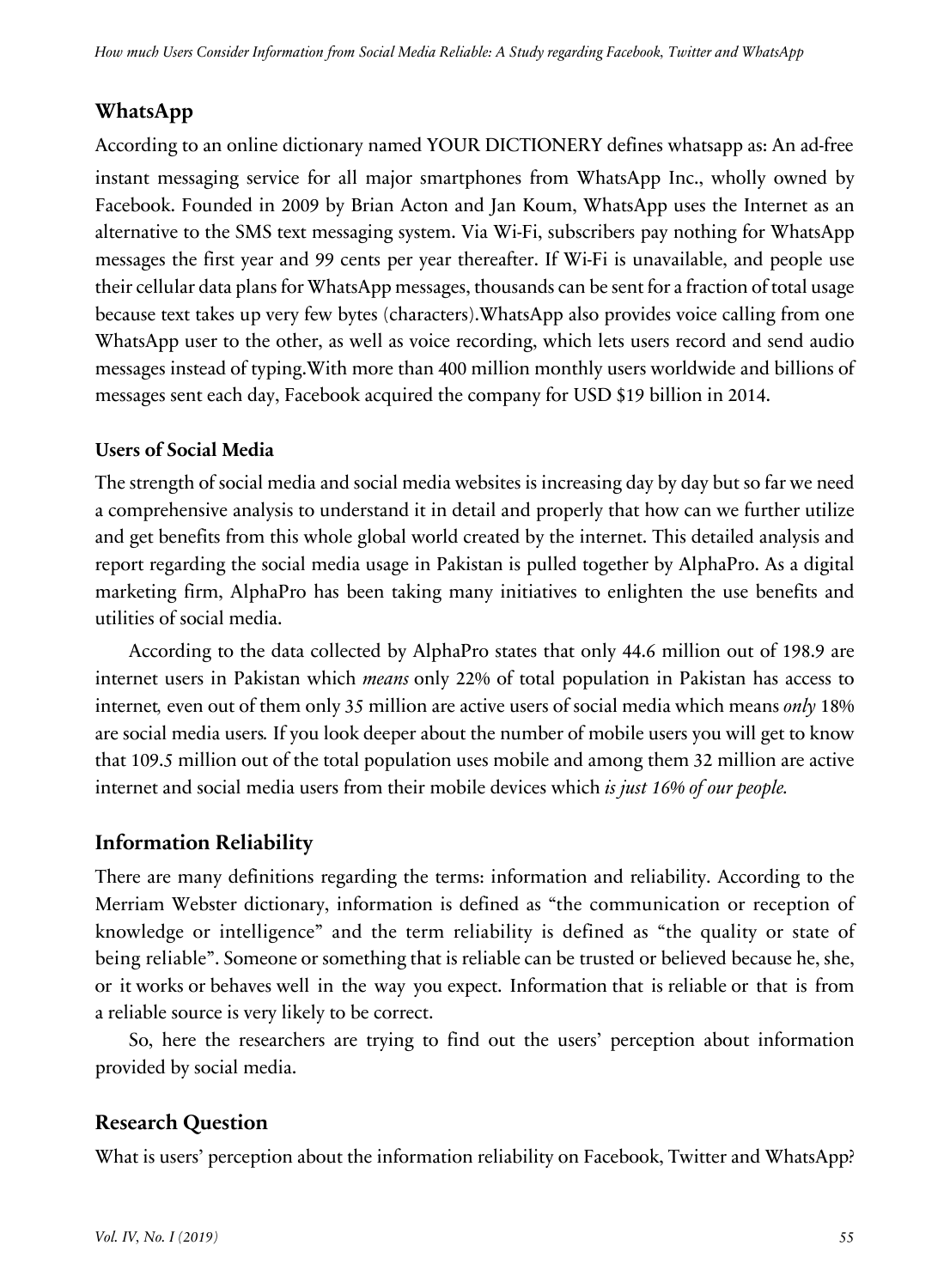#### **Research Objectives**

- To find out how far the news content shared through social media is perceived reliable by its users.
- To explore which of the three platforms is perceived the most and least reliable by its users.

#### **Literature Review/Theoretical Framework**

Much of the previous research on credibility has focused on understanding the factors that have an impact on credibility *evaluations (Fogg, Soohoo, Danielson, Marable, Stanford, Tauber, 2003, Fogg, Tseng, 1999, Fogg, Marshall, Laraki, Osipovich, Varma, Fang, Paul, Rangnekar, Shon, Swani, others, 2001).* This focus is not surprising, as the concept of "credibility" is fuzzy and has many possible interpretations among researchers and non-researchers alike. Nonetheless, many factors that affect credibility evaluations are consistently described in the literature, for example the positive impact that "good" Web page presentation and layout can have *Lowry, Wilson, and Haig (2014) and Fogg et al. (2003)*, the negative impact that too many intrusive advertisements can have *Zha and Wu (2014), Fogg et al. (2003),* and so on.

The research of *Fogg et al*. has used two approaches for determining credibility evaluation factors. The first was a declarative approach, where respondents were asked to evaluate credibility and directly indicate which factor from a list was influencing their *decision (Fogg et al., 2001).* The second approach was manual coding of comments left by respondents who evaluated credibility by two coders *(Fogg et al., 2003).*

Some researchers list as many as *26 factors that affect credibility judgments* that make up the Modality, Agency, interactivity, Navigability (MAIN) model (Sundar, 2008) of credibility evaluations. According to this model, these four affordances (i.e. modality, agency, interactivity and navigability) generate cues utilized by Web users in inherent heuristics that lead to credibility evaluations; however, the MAIN model is primarily based on a synthesis of research covering the quality and ergonomics of online media, i.e. not on empirical user studies. Some of its factors do not even seem to be related to credibility (e.g. relevance, which is an orthogonal concept). Further, this large number of cues, including many synonyms used in other research papers, emphasizes the difficulty of selecting the correct criteria for evaluating credibility when designing interfaces or systems that support credibility evaluations. We observer here that this difficulty can best be solved by considering only criteria that are most important to users in real credibility evaluations

All these stats show that we have a lot to do in this sector as compared to the developed countries. We need to create awareness regarding the healthy and efficient uses of social media. We need to realize the wide horizon people have on the social media. Our people use it just for time pass and connectivity whereas the true essence and power is overlooked.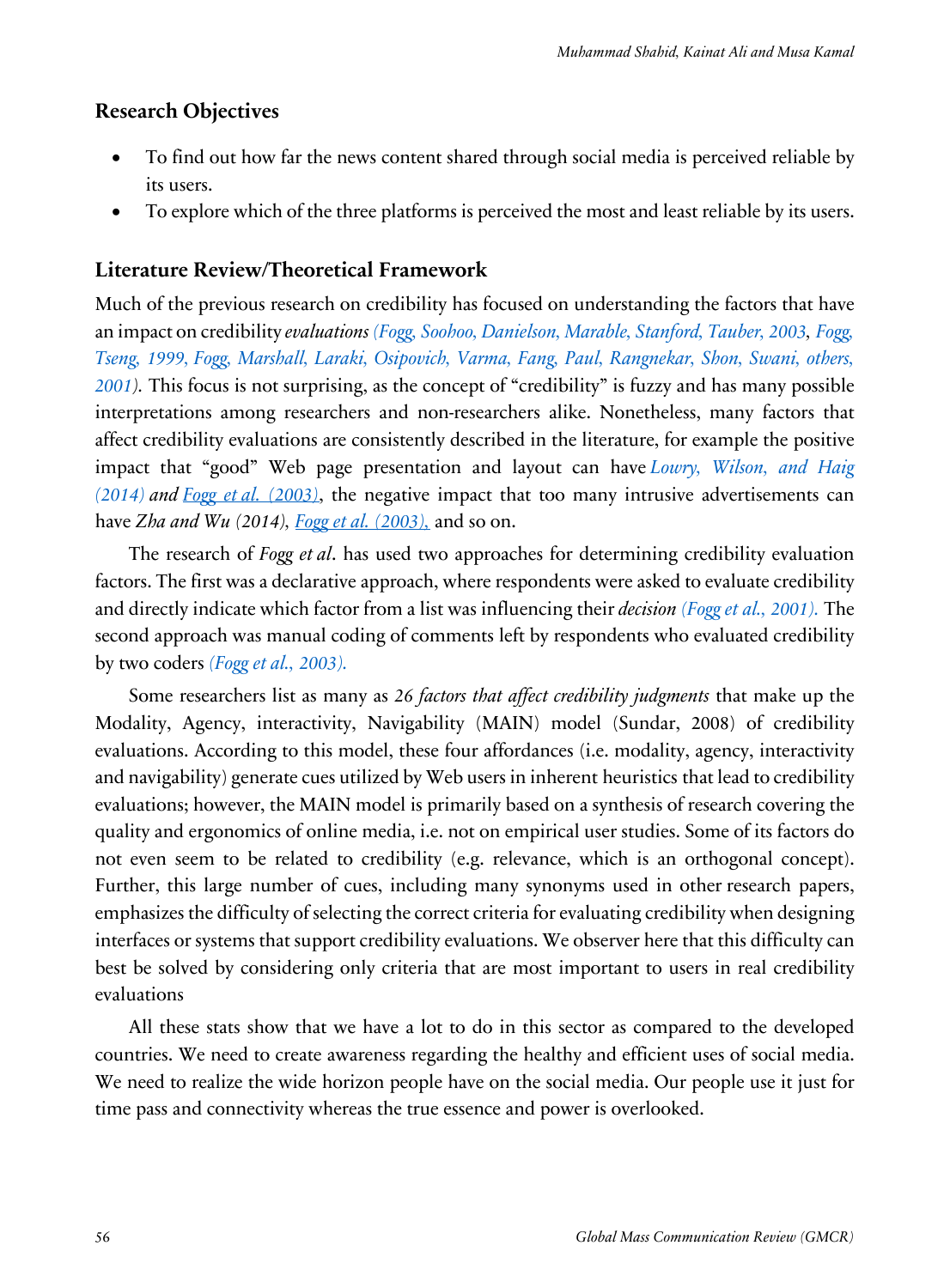# **Theoretical Framework**

Uses and Gratification Theory (UGT) is an audience-centered approach that focuses on what people do with media, as opposed to what media does to people.

Originators and Key Contributors: Uses and gratification theory builds off of a history of communication theories and research. Jay Blumler and Denis McQuail laid the primary groundwork in 1969 with their categorization of audience motivations for watching political programs during the time of the 1964 election in the United Kingdom. This eventually led them to develop UGT later on with their colleagues.

**Keywords:** gratification, media, audience, entertainment, mass media, communication

Uses and gratification theory seeks to understand why people seek out the media that they do and what they use it for. UGT differs from other media effect theories in that it assumes that individuals have power over their media usage, rather than positioning individuals as passive consumers of media. UGT explores how individuals deliberately seek out media to fulfill certain needs or goals such as entertainment, relaxation, or socializing.

### **History**

Uses and gratification theory builds off of a history of communication theories and research. Its beginnings lie in researchers' studies of radio listeners in the 1940s. Other research at that time looked into children's comics and the absence of newspapers during a newspaper strike. USG history can be described as falling within a series of stages:

### **Stage 1.**

In 1944 Herta Hertzog interviewed people who listened to soap operas and determined that they sought three different types of gratification from this form of entertainment. These three types of gratification were emotional, wishful thinking, and learning.

In 1954 Wilbur Schramm developed a formula for determining which media an individual might select all contribute to the foundation for modern developments of this theory. This formula took into account the amount of gratification an individual expected to get out of a certain form of media and the amount of effort the individual would have to exert to get it.

In 1970 Abraham Maslow posited that USG was an extension of the needs he had himself organized into his Hierarchy of Needs.

# **Stage 2.**

In 1969 Jay Blumler and Denis McQuail studied the United Kingdom 1964 election and categorized people's motives for watching certain political programs on television. These audience motivations formed the foundation for their research in 1972 and led to USG later on.

In 1972 Jay Blumler, Joseph Brown, and Denis McQuail proposed four uses of media: diversion, personal relationships, personal identity, and surveillance.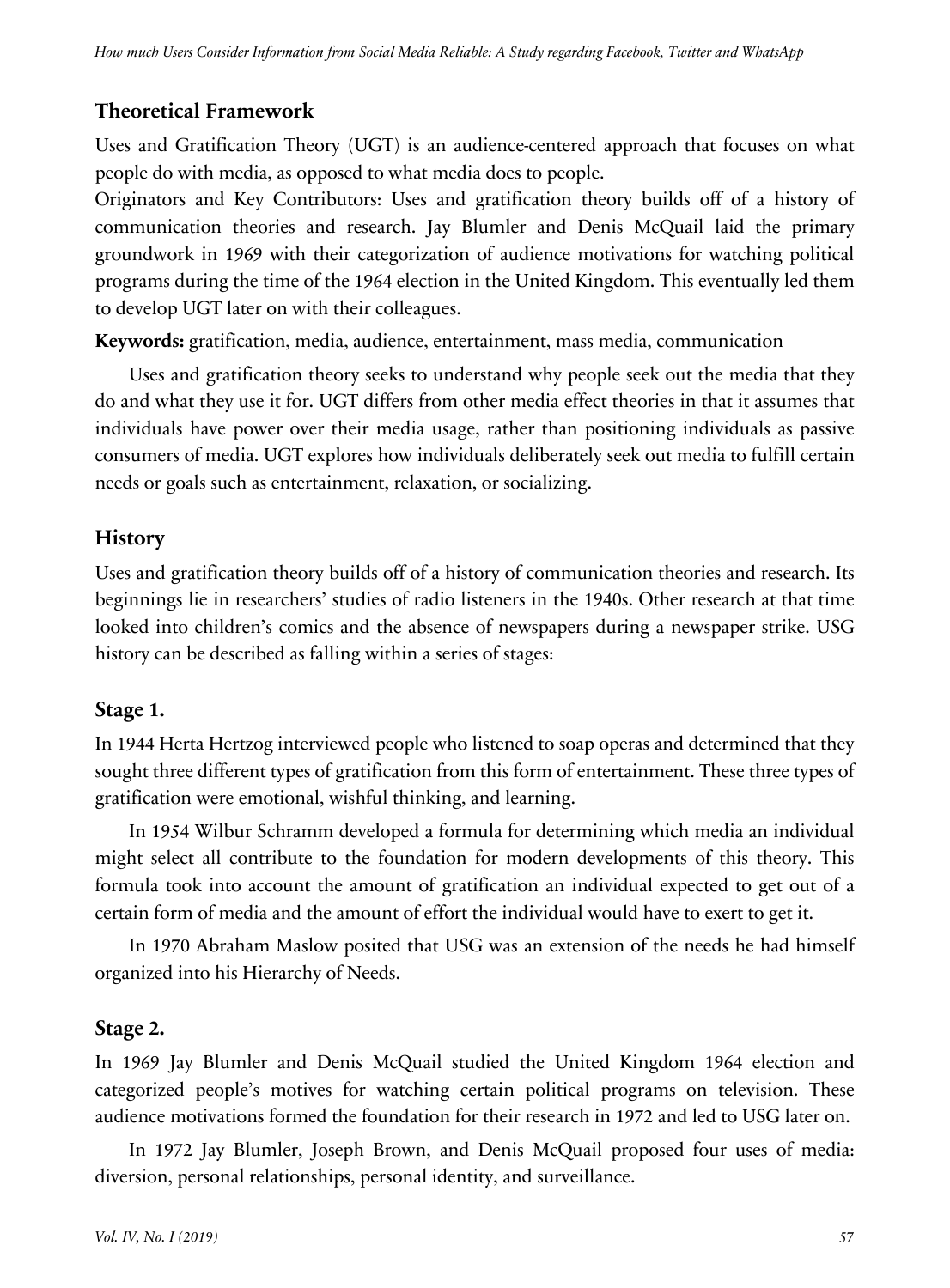In 1973-74 Blumler, Brown, and McQuail were joined by colleagues Michael Gurevitch, Hadassah Haas, and Elihu Katz. The six conducted collaborative research on how people viewed mass media.

#### **Stage 3.**

UGT researchers today are exploring predictive and explanatory possibilities of the theory by connecting media usage with individual factors. There is particular interest in the link between why media is used and the gratification received. Overall, UGT has been crucial to a shift that focuses on the media user and their agency in the field of mass media studies.

### **Modern-Day Applications**

Today, UGT has more relevance than ever as a tool for understanding how we as individuals connect with the technologies around us. These technologies span everything from the Internet to video gaming to mobile phones. UGT research into mobile phone usage has found that people seek a number of gratifications from their phones, including affection/sociability, entertainment, and mobility, among others. As another example of a contemporary technology, when using social media, users can be motivated by factors like a need to vent negative feelings, recognition, and cognitive needs. Animated news and entertainment media are just two other examples of media technologies that UGT researchers continue to explore.

### **The Theory Criticism**

UGT has been plagued almost from its inception by criticisms that it does not meet the standards necessary to be a theory. Common criticisms include the fact that gratifications are more dependent on researchers' input than on the subjects', that audiences of different ages will have different motivations for watching the same media, and that much of the information collected in studies is self-reported, and as such, difficult to measure. Despite the criticism, UGT may be more relevant and useful today as media users now have hundreds of TV channels, the internet, and a whole array of other media entertainment options that help solidify the argument that the individual has agency over their media consumption.

### **Research Methodology**

This is exploratory study in which these researchers have tried to define the users' perception of information reliability shared on social media.

As the name suggests, exploratory research is conducted to explore the research questions and may or may not offer a final conclusion to the research conducted. It is conducted to handle new problem areas, which haven't been explored before. Exploratory research lays the foundation for more conclusive research and data collection.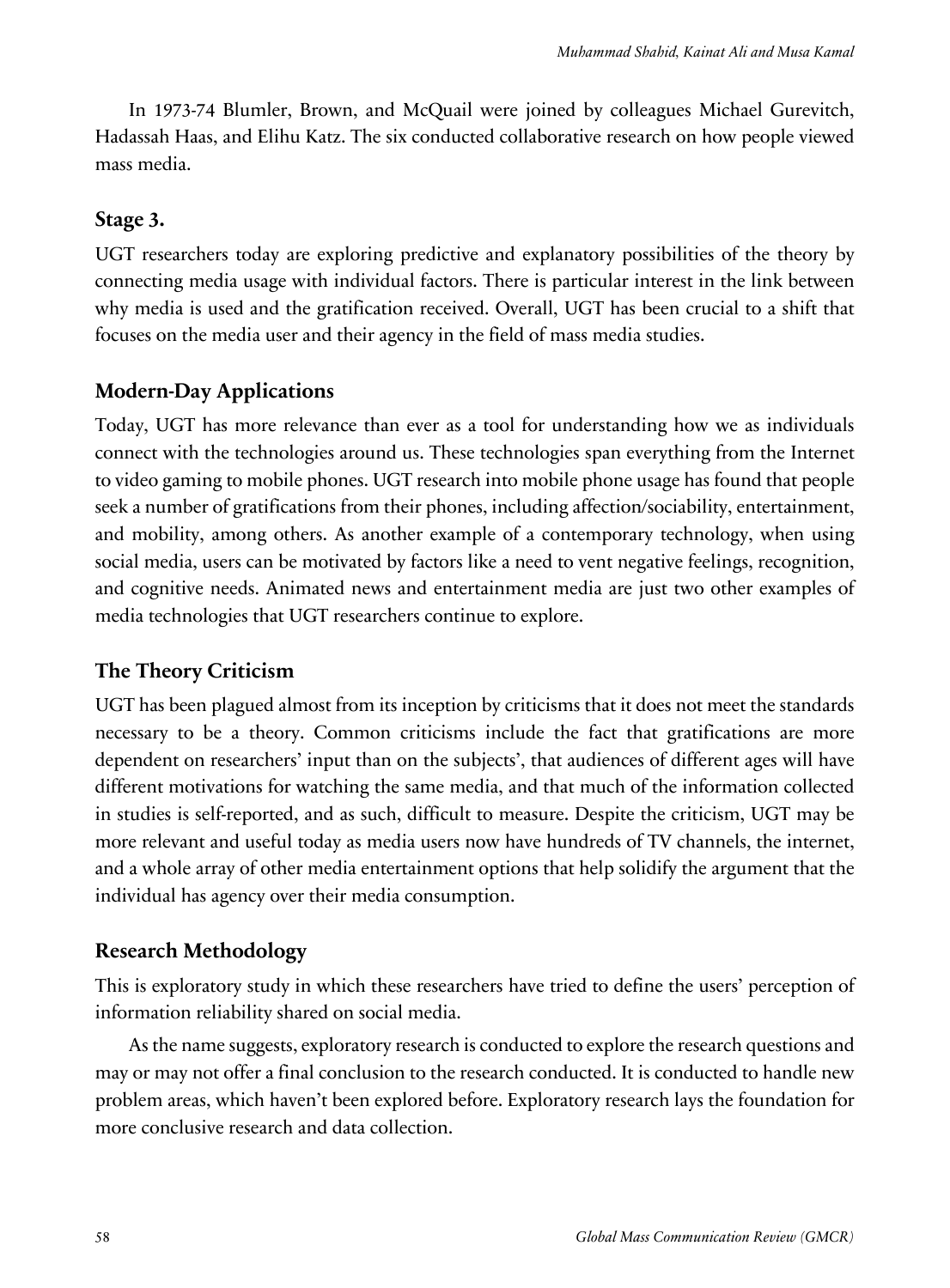### **Study Approach**

In this study, the researchers have used the quantitative approach in which data is analyzed on the basis of statistical figures. Qualitative research is a structured way of collecting data and analyzing it to draw conclusions. Unlike qualitative research, this research method uses a computational, statistical and similar method to collect and analyze data. Quantitative data is all about numbers.

Quantitative research involves a larger population as more number of people means more data. In this manner, more data can be analyzed to obtain accurate results. This type of research method uses close-ended questions because, in quantitative research, the researchers are typically looking at measuring the extent and gathering statistical data.

Online surveys, questionnaires, and polls are preferable data collection tools used in quantitative research. There are various methods of deploying surveys or questionnaires. In recent times, online surveys and questionnaires have gained popularity. Survey respondents can receive these surveys on mobile phones, emails or can simply use the internet to access surveys or questionnaires.

#### **Survey Method**

The researchers have collected primary data from the users of Facebook, Twitter, WhatsApp and used the survey questionnaire in the field.

The traditional definition of survey research is a quantitative method for collection of information from a pool of respondents by asking multiple survey questions. This research type includes recruitment of individuals, collection, and analysis of data. It's useful for researchers who aim at communicating new features or trends to their respondents.

### **Population**

The target population of this study was journalists of Peshawar Press Club. A total of 150 questionnaires were distributed among random journalists.

A research population is generally a large collection of individuals or objects that is the main focus of a scientific query. It is for the benefit of the population that researches are done

### **Sample**

Sample was based on 200 questionnaires and this study is totally based on primary data. Among 200 questionnaires, 38 were not returned and 12 questionnaires were rejected due to incomplete data.

# **Definition of Questionnaire**

A questionnaire is a research instrument consisting of a series of questions (or other types of prompts) for the purpose of gathering information from respondents. ...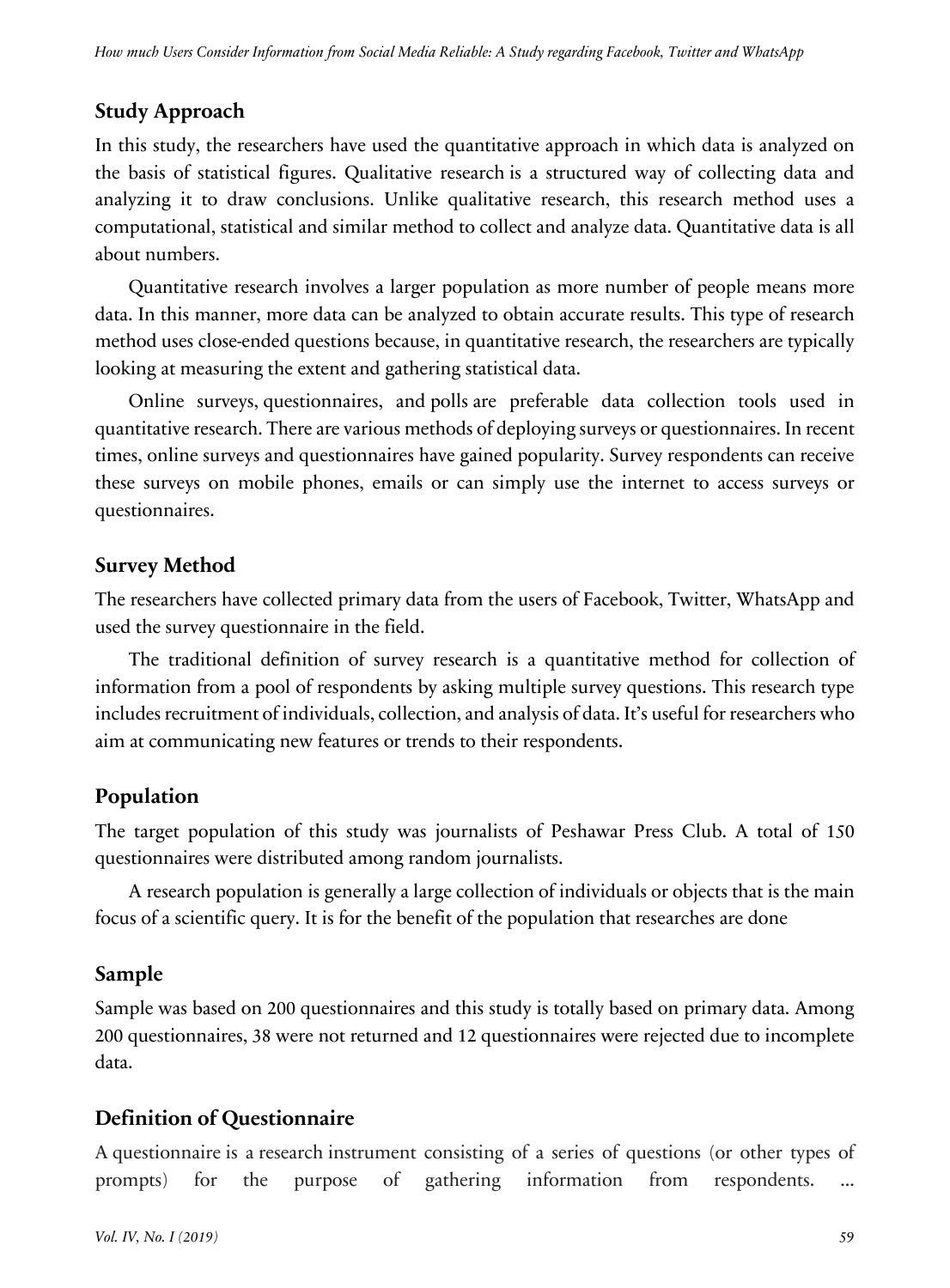Although questionnaires are often designed for statistical analysis of the responses, this is not always the case

The questionnaire consisted of nine questions.

### **Nature of Questions**

The questions were totally close ended in which two or more than two possible set of answers were provided to the respondents.

### **Scale of Questions**

In this particular research study, the researcher has used the *likert scale* in his questions. Likert scale is the most popular type of scale. Likert scale questions require survey respondents to select their level of agreement to a statement.

### **Data Treatment**

After the above process the data was collected and then was put into the tables. The purpose of making tables was to analyze the collected data easily.

### **Data Analysis**

A total of 200 questionnaires were distributed among the target population Peshawar Press Club. Among 200 questionnaires, 38 questionnaires were not returned and 12 were incomplete or false information was present which can't be the part of this research study. The below present data is the output of 150 complete and considerable data.

The field questionnaire was consisted of total nine questions in which the answers of respondents are defined in the given tables and charts.

# **Usage of Social Media**

The first question of this study was the usage of social media platforms (*Facebook, Twitter, Whatsapp)*. Chart 1 shows the exact usage of social media platforms on behalf of respondents. The respondents were asked to mark the given set of two options i.e "YES" and "NO".



**Chart 1.** Shows the Usage of Social Media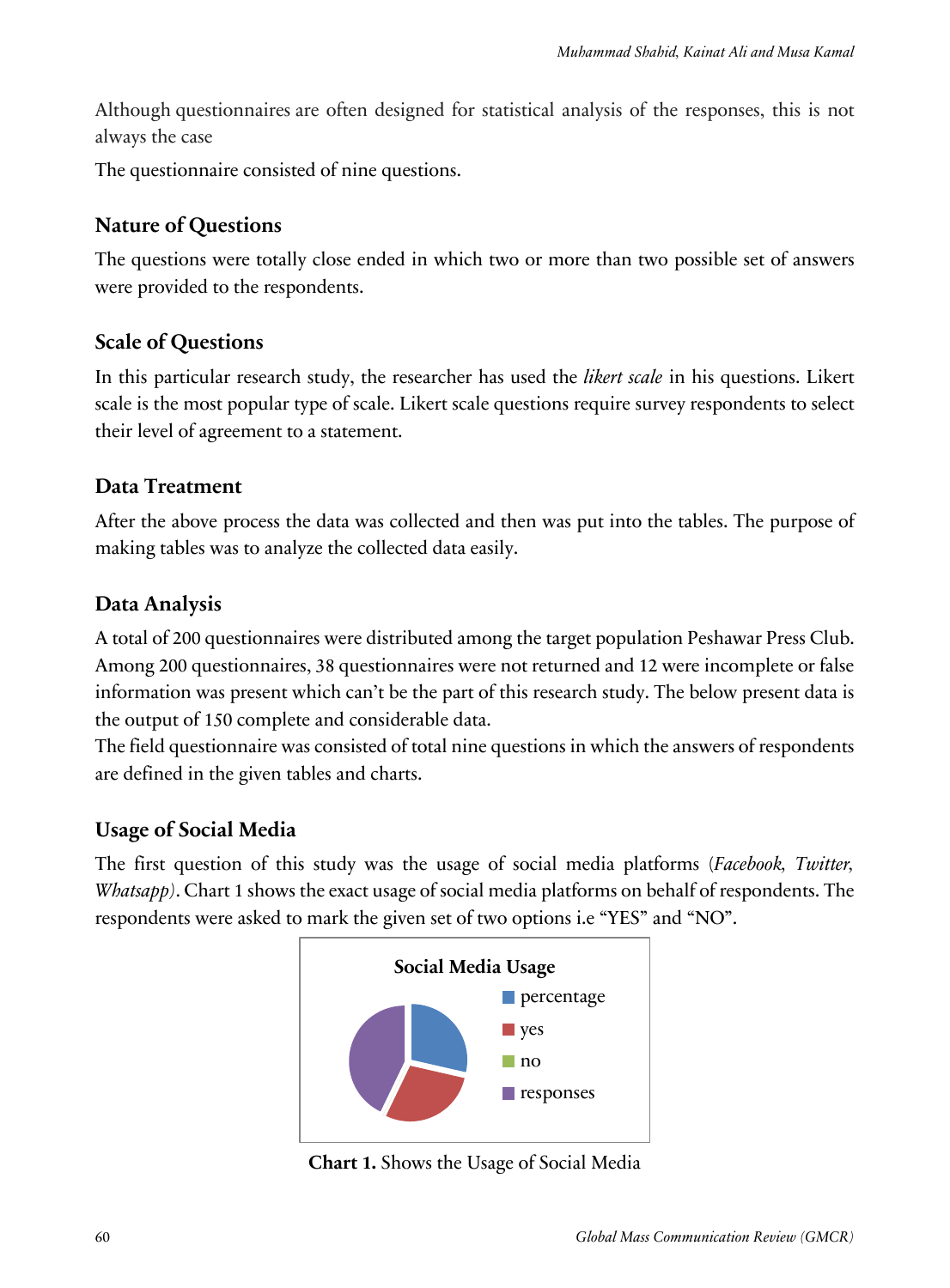# **Explanation of Chart**

The above chart 1. shows the actual number of responses and total percentage of given responses by the respondents which is more elaborated in Table 1 below.



**Table 1.** Showing the Usage of Social Media



**Chart 2.** Shows the Gender Wise Frequency of the Respondents for Question no "1"

# **Explanation of Chart**

The above chart 2 shows the actual number of responses on gender bases and total percentage of given responses by the respondents which is more elaborated in Table 2 below.

Table 2. Gender wise Frequencies of Respondents.

| Respondent's | <b>Answers</b> | Percentage |
|--------------|----------------|------------|
| Male         | 96             | 64%        |
| Female       | 54             | 36%        |

# **Explanation of Table**

*Table 2* shows that 64% of male and 36% of female respondents have agreed that they use the social media platforms i.e., *Facebook, Twitter and Whatsapp.*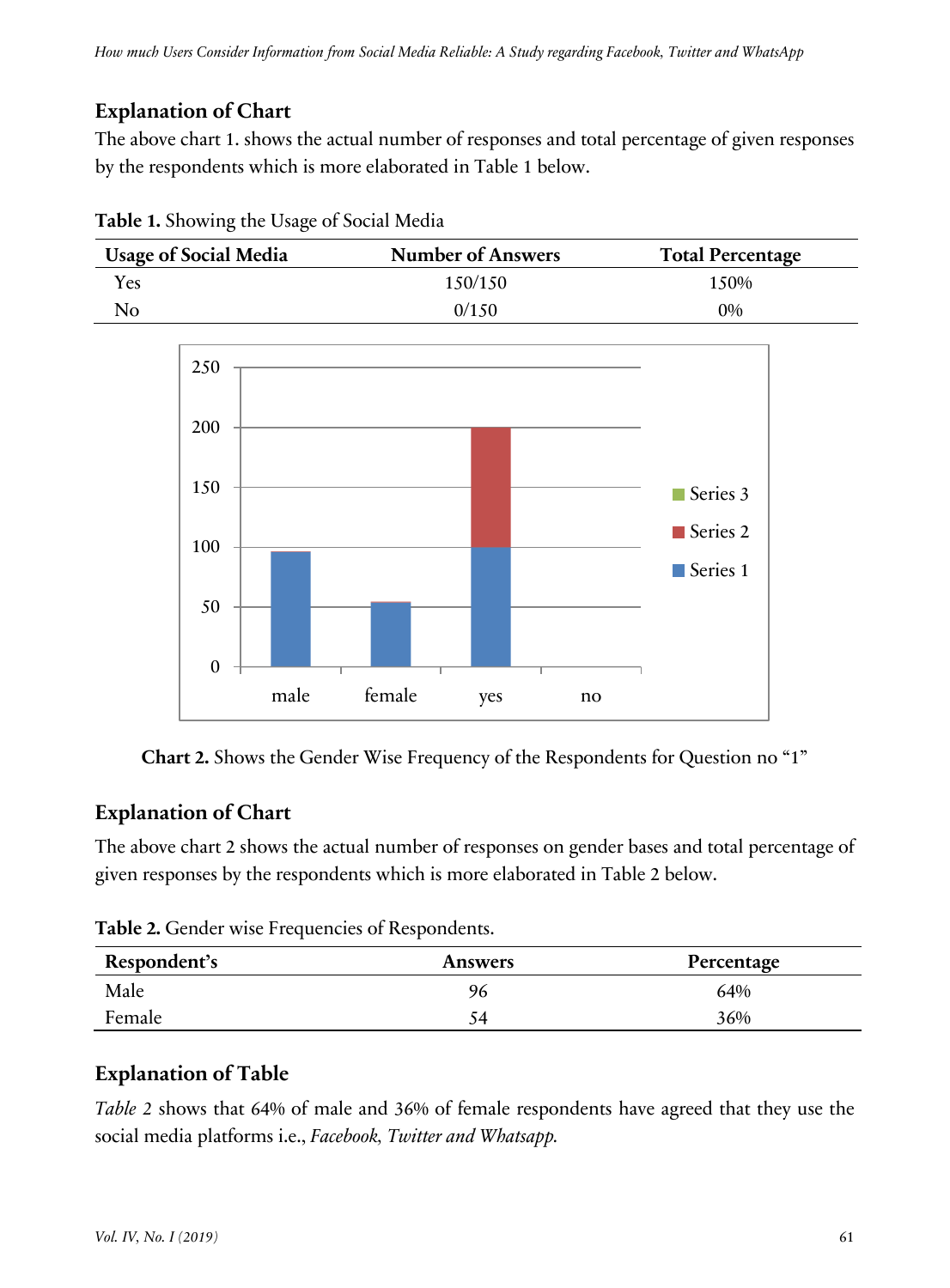# **Frequent Usage of Social Media**

Responding to the Question number two, the users were asked that if they consider themselves as a frequent user of social media and in this regard, there were two possible answers were given to them and the respondent have to select only "one" of them. The given options were "YES" and "NO". the main reason of putting this question was to know if the respondent uses social media very frequently or not. chart 3 shows the usage of social media on behalf of the respondents.



**Chart 3.** Showing Consideration of Frequent Usage of Social Media

### **Explanation of Chart**

Chart 3 shows that the students of Peshawar University consider themselves as frequent users of social media which is further elaborated in table 3 given below.

| <b>Frequency of Social Media Usage</b> | <b>Number of Answers</b> | <b>Total Percentage</b> |
|----------------------------------------|--------------------------|-------------------------|
| Yes                                    | 1.50/1.50                | 1.50%                   |
| N <sub>0</sub>                         | 0/1.50                   | 0%                      |

### **Explanation of Table**

Table 3 shows that the target population which was the students of Peshawar University considers themselves as frequent user of social media.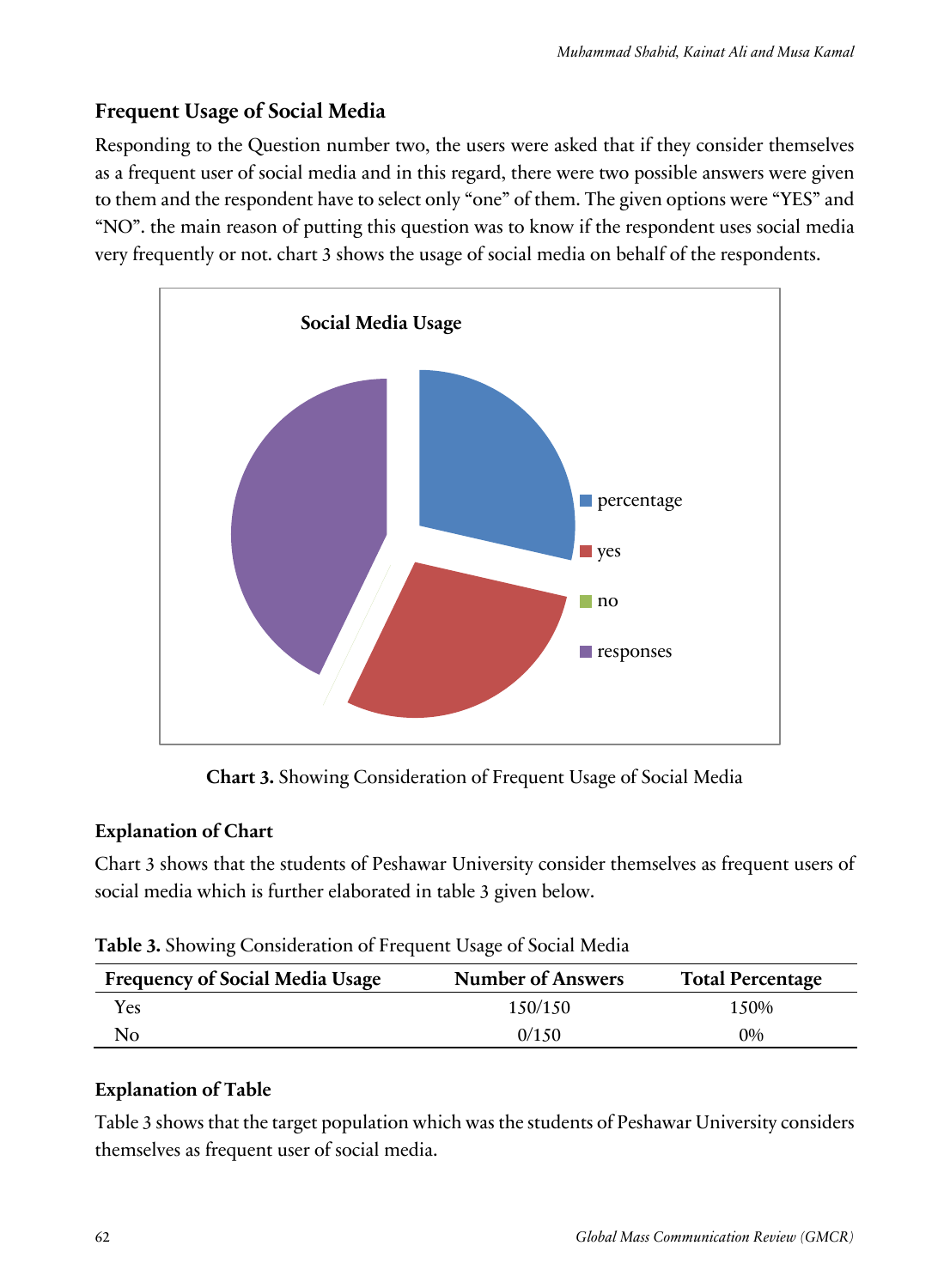

**Chart 4.** Shows the Number of Respondent on Gender Bases**.**

# **Explanation of Chart**

The above chart 4 shows the actual number of responses on gender bases and total percentage of given responses by the respondents which is more elaborated in Table 4 below.

| Table 4. Showing Gender wise Frequencies. |  |  |  |  |  |  |
|-------------------------------------------|--|--|--|--|--|--|
|-------------------------------------------|--|--|--|--|--|--|

| Gender | <b>Number of Answers</b> | <b>Total Percentage</b> |
|--------|--------------------------|-------------------------|
| Male   | 96/150                   | 64%                     |
| Female | 54/150                   | 36%                     |

### **Explanation of Table**

Total 96 male respondent from the sample participated in the survey and 54 female had responded for the required data. Sample of total 150 participants were selected from university of Peshawar as sample for the research study.

# **Popular Social Media Platforms**

Question number three of this study was to know that which platform of social media is more popular among the respondents. The respondent can select two or more than two options as there answer. The possible answers were consisted of total "six" set of options which are (a)Facebook,(b) Twitter,(c) WhatsApp,(d) Instagram,(e) all of them. The respondents can also mention another platform which is not given in the options. They can mention that platform in the blank space, which is the option (f). *Chart 5* shows the popular social media platform among the users.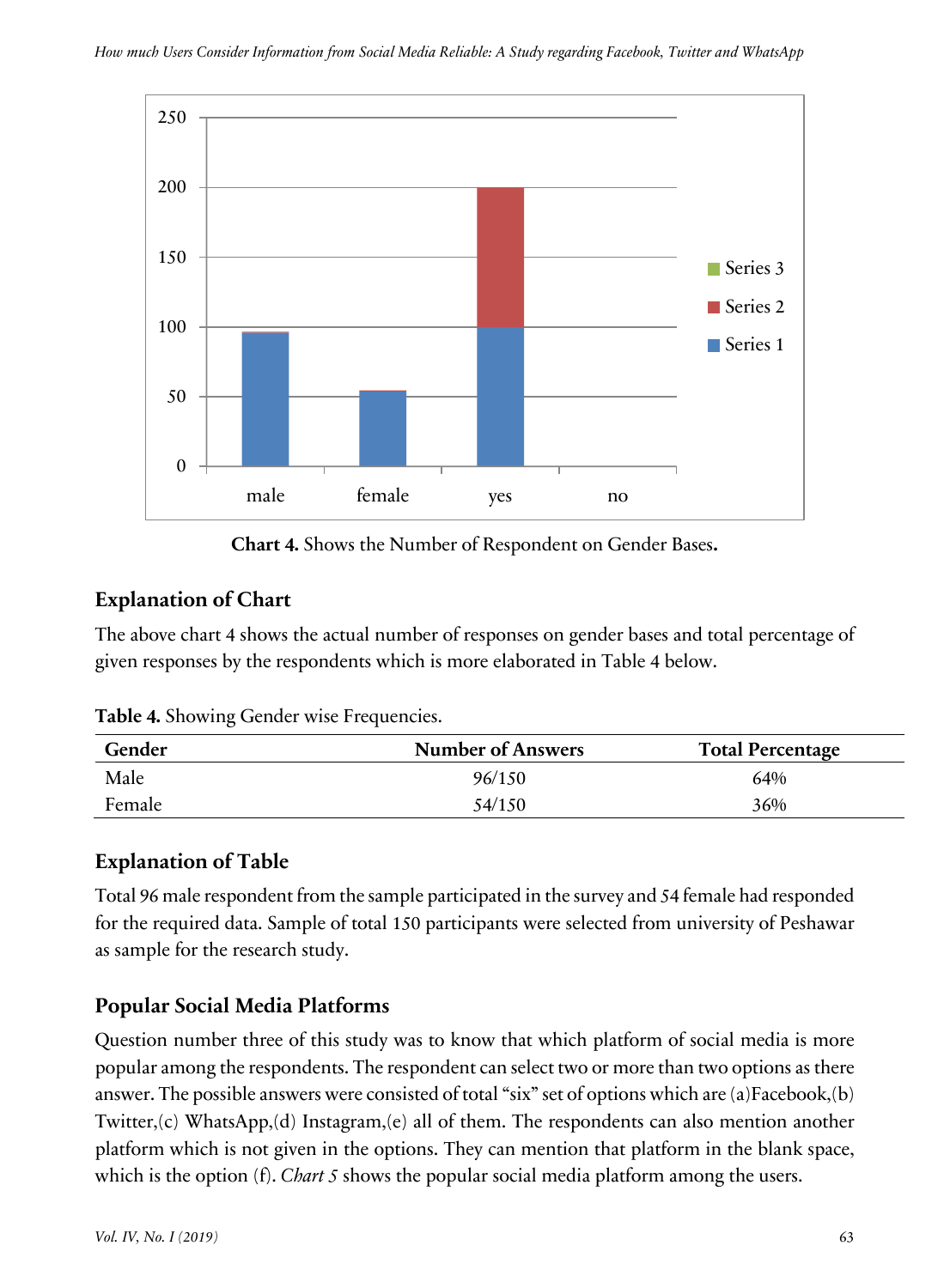

**Chart 5.** Showing Popular Social Media Platforms.

### **Explanation of Chart**

Chart 5 shows the popular social media platform which is further elaborated in Table 5

| Platforms    | Respondent | Percentage |
|--------------|------------|------------|
| Facebook     | 27/150     | 18%        |
| Twitter      | 15/150     | 10%        |
| WhatsApp     | 27/150     | 18%        |
| Instagram    | 21/150     | 14%        |
| All of above | 48/150     | 32%        |
| Others       | 12/150     | 08%        |

**Table 5.** Showing Popular Social Media Platforms.

# **Explanation of Table**

As shown in the *Table 5* the respondents had selected more than one option as there most often usage of social media platforms. In this study total 150 respondents have participated in which 96 were female and 54 were male respondents. 48 respondents highlighted Facebook, twitter, WhatsApp and Instagram as there often usage at the same time, 27/150 users only highlighted Facebook, 15/150 marked twitter, WhatsApp scored 27/150 and 12/150 indicated *Snapchat* and *YouTube* as additional social media platforms for themselves. The *Snapchat* is highlighted by female respondents and *YouTube* is selected by male respondents. The results show that the first six answers are the most popular platforms and each respondent uses more than one social media platforms.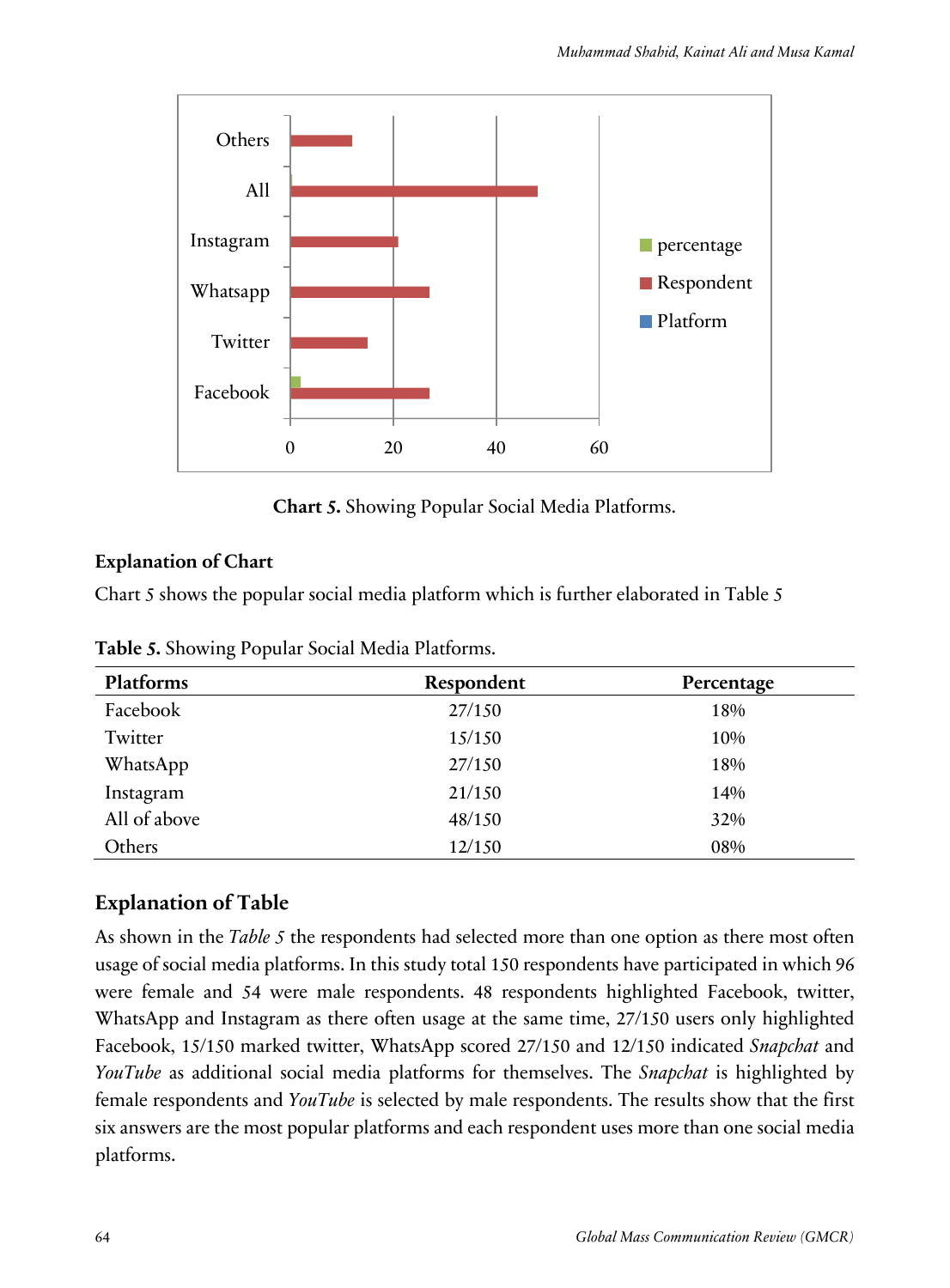# **Purpose of Social Media Usage**

Question number four of this study was to know the purpose of social media usage on behalf of respondents. The primary objective of this question is to know that what trickles the respondents to use social media. In this question, total six options were given in which the participants have to select and rate them according to their usage.

The participants can rate their preferences as 1, 2, 3……….10. According to the ratings the highest rating is (1&2) and the lowest is (9&10). The rating bracket from 3 to 8 is considered as average usage. *Table 6* shows the usage purpose and the ratings of the respondents.



**Chart 6.** Showing the Purpose and Ratings of Social Media.

# **Explanation of Chart**

Chart 6 shows the purpose of social media usage and ratings provided by the users. The following data is further more elaborated in Tab 6.

| <b>Options</b> | <b>Respondents</b> | Ratings |
|----------------|--------------------|---------|
| Entertainment  | 116/150            | 02      |
| To kill time   | 102/150            | 03      |
| Contact        | 147/150            | 01      |
| Advertisement  | 4/150              | 0.3     |
| Education      | 16/150             | 07      |
| <b>News</b>    | 98/150             | 06      |

**Table 6.** Purpose of Social Media Usage.

# **Explanation of Table**

The table 6 also indicates that 102/150 respondents use social media just to kill the time and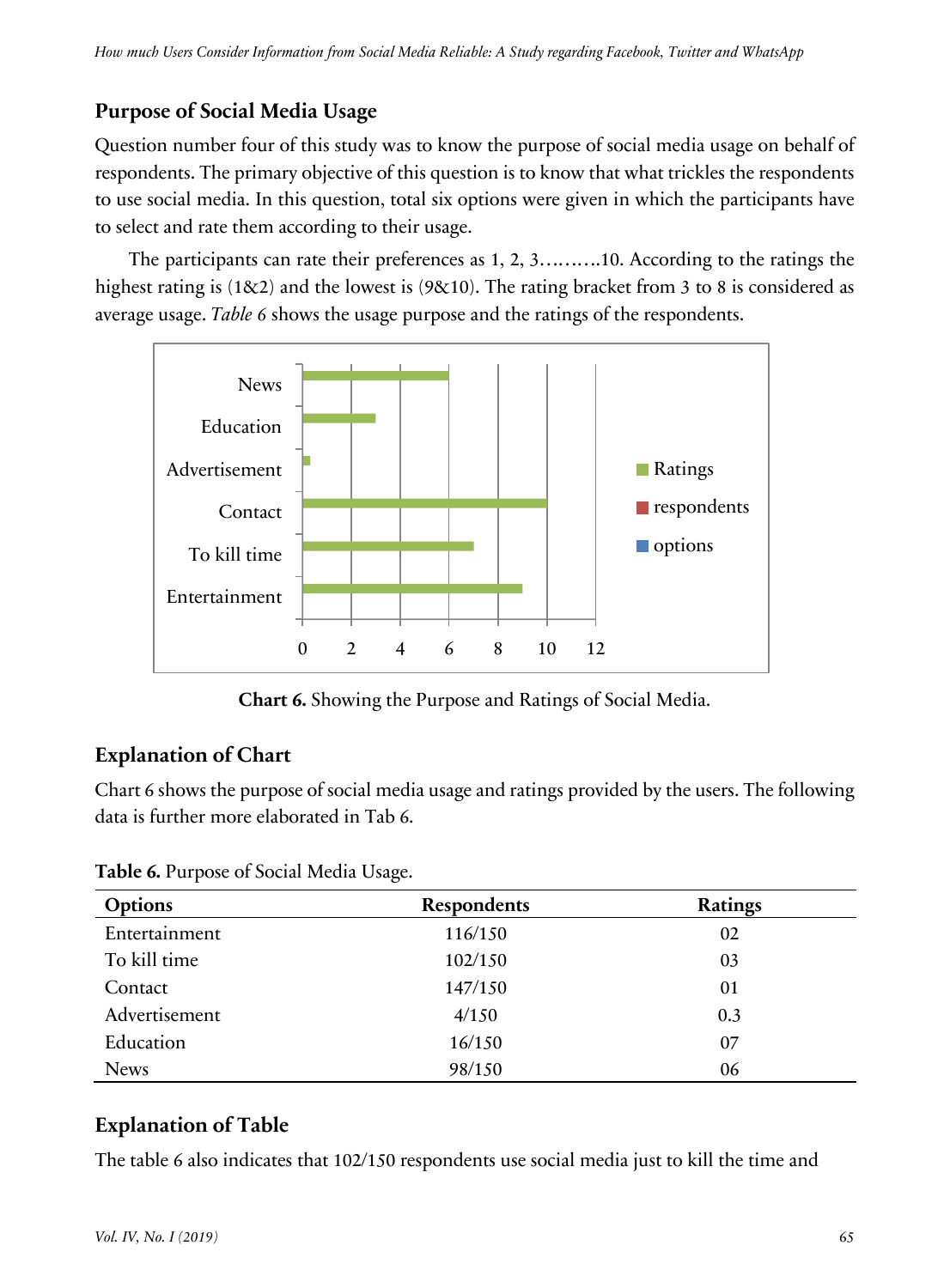rated as 03 which also indicates the good option. Majority of students said that when they get free from there exams then they have a lot of free time that's why they opt for social media.

The overwhelming response was given to the contact as social media is used very frequently used for contact purpose. 147/150 participants selected contact as their primary purpose of social media and rated as "1" which is highest rating among all responses.

Only 4/150 respondent's highlighted advertisement as their purpose of social media usage and rated as 10 which is the lowest rating.

16/150 respondents selected education and rated it as 07 which is an average rating.

98/150 respondents opted for News and rated it as 08 which is again an average rating.

# **Authenticity of News content**

Question no five of this study was actually the main research question. In this question the respondents were asked that if they consider the news content shared on social media is authentic or not. This news content can be related to politics, entertainment, social, cultural and can be all of them. The question was consist of two options i.e "YES" and "NO" and the respondents were asked to select only one of them. Chart 7 will help us to understand that how far the new content is considered authentic on behalf of respondents.



**Chart 7.** Will help us to Understand that if people Consider news Authentic or Not

# **Explanation of Chart**

Chart 7 shows the level of authenticity considered by the target population which was the journalists of Peshawar Press Club. Table 7 will help us to understand the above chart.

| <b>Options</b> | <b>Number of Answers</b> | <b>Total Percentage</b> |
|----------------|--------------------------|-------------------------|
| Yes            | 101/150                  | 67%                     |
| No             | 49/150                   | 32%                     |

**Table 7.** Perception of Authenticity of News Content on Social Media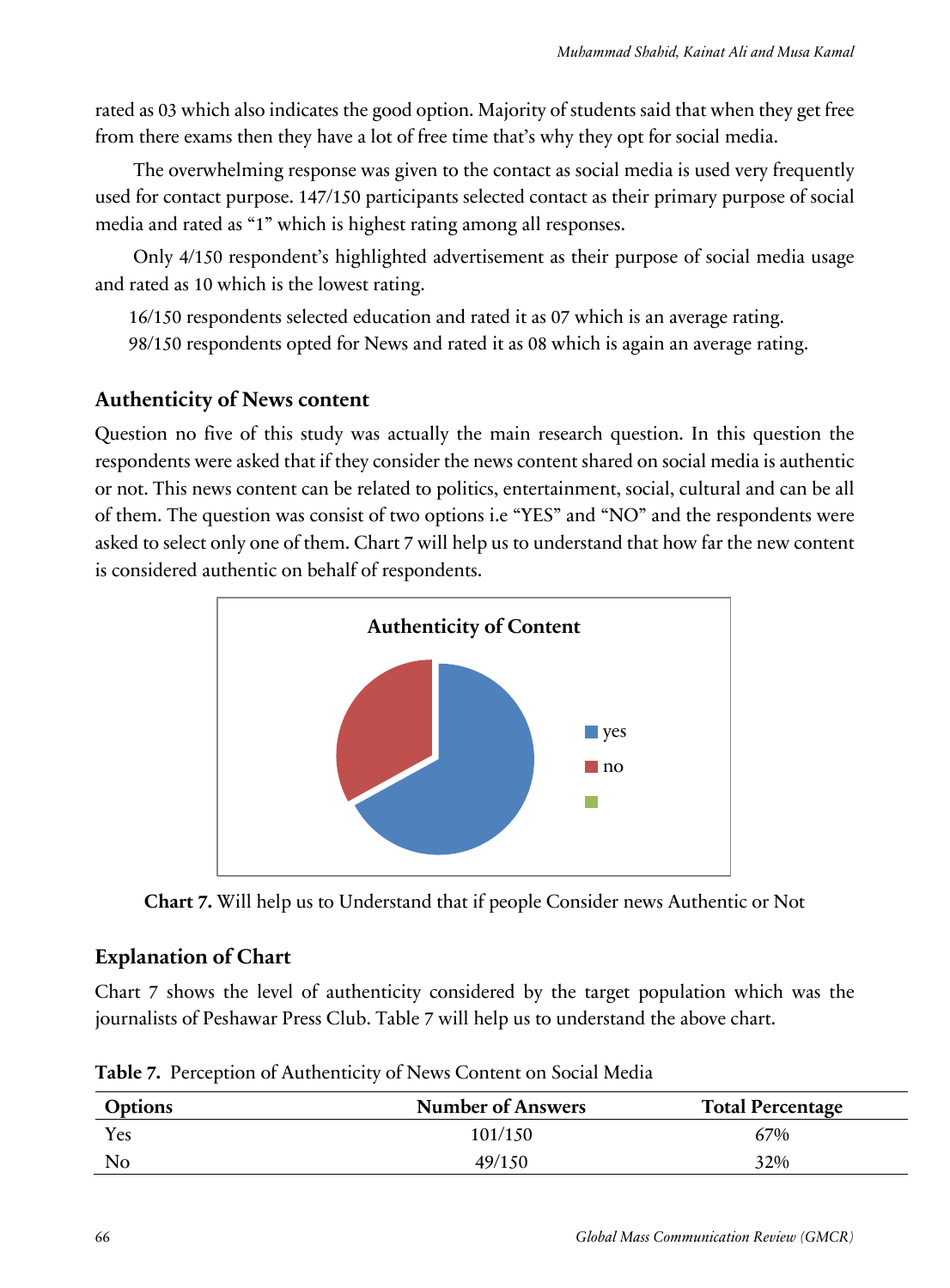*Table 7* shows that 101/150 participant have agreed that the news content shared on social media platforms are authentic and they follow such news.

On the other hand, 49/150 participants thinks that news content shared on social media is not authentic at all. Some of participant also wrote that it is very rarely authentic.

# **Kinds of Authentic News Content**

Question no six of this study is to know that what kind of news content shared on social media seems more authentic to the respondents. In this question there were five options and the respondents were asked to select one or more than one option from the given possible choices. The respondents were also asked to rate the selected options as 123…….10. According to the ratings the highest rating is (1&2) and the lowest is (9&10). The rating bracket from 3 to 8 is considered as average usage. the provided options were Politics, Entertainment, social, cultural and all of them. Chart 8 shows us that which type of news content is more authentic to the respondents.



**Chart 8.** Types of Authentic news Content Shared on Social Media

# **Explanation of Chart**

Chart 8 shows the type of authentic news content shared on social media and ratings provided by the users according to its authenticity. The following data is further more elaborated in Table 8

| <b>Options</b> | Number of answers | <b>Ratings</b> |
|----------------|-------------------|----------------|
| Politics       | 132/150           | 02             |
| Entertainment  | 119/150           | 02             |
| Social         | 60/150            | 06             |
| Cultural       | 15/150            | 09             |
| All of them    | 0/150             | <b>Nill</b>    |

**Table 8.** Authenticity of news Content Shared on Social Media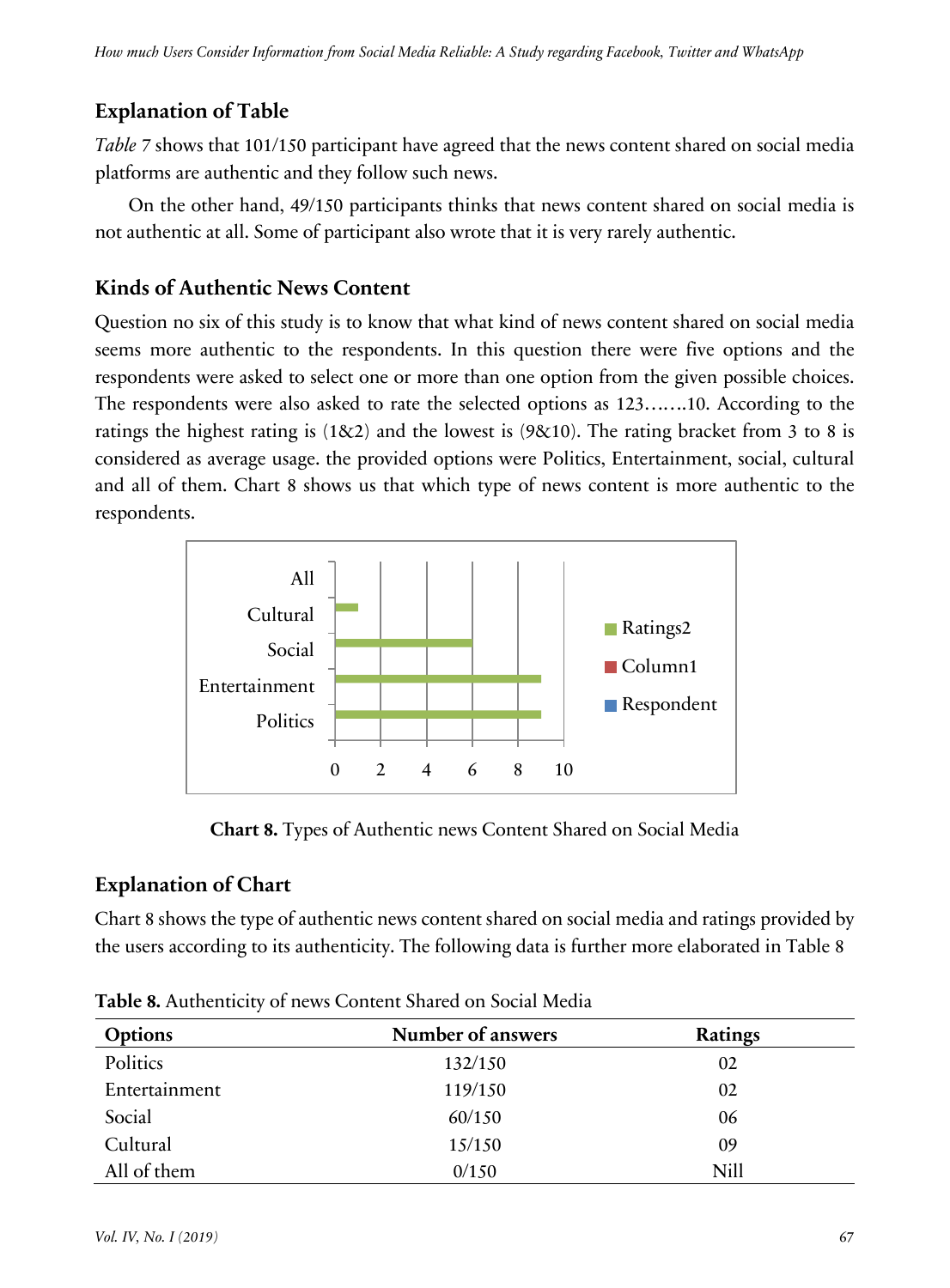As shown in Tab 8, 132/150 participants thinks that news related to politics is more authentic. All of the 132/150 respondents rated politics as 02 which indicates that they rely on political news shared on social media.

The Table also shows that 119/150 respondents rely on news content related to entertainment and shared on social media. They also rated as 02 which means that they overwhelmingly depend on entertainment news shared on social media.

60/150 respondents selected social news and their dependency on it. The participant rated social news as 06 which means they depends on it rarely.

Cultural news scored only 15/150 and rated as 09 which is the lowest among all ratings. None of the respondent had marked "all of them" and there were also no ratings.

# **Reliable Social Media Platforms**

The seventh question of this study was that which of the social media platform is considered more reliable on behalf of the respondents. There were again five options were provided to the respondents. The respondent can select one or more than one options as their preference. In such question the respondents are also asked to rate their selected preference. According to the ratings the highest rating is  $(182)$  and the lowest is  $(98.10)$ . The rating bracket from 3 to 8 is considered as average usage. The options were: Facebook, Twitter, Watsapp, Instagram and all of them. Chart 9 will explain the further detail.



**Chart 9.** Reliable Social Media Platform Considered by Respondents**.**

# **Explanation of Chart**

Chart 9 shows the reliable social media platform selected by the number of participants which can be understand more easily with the help of Tab 9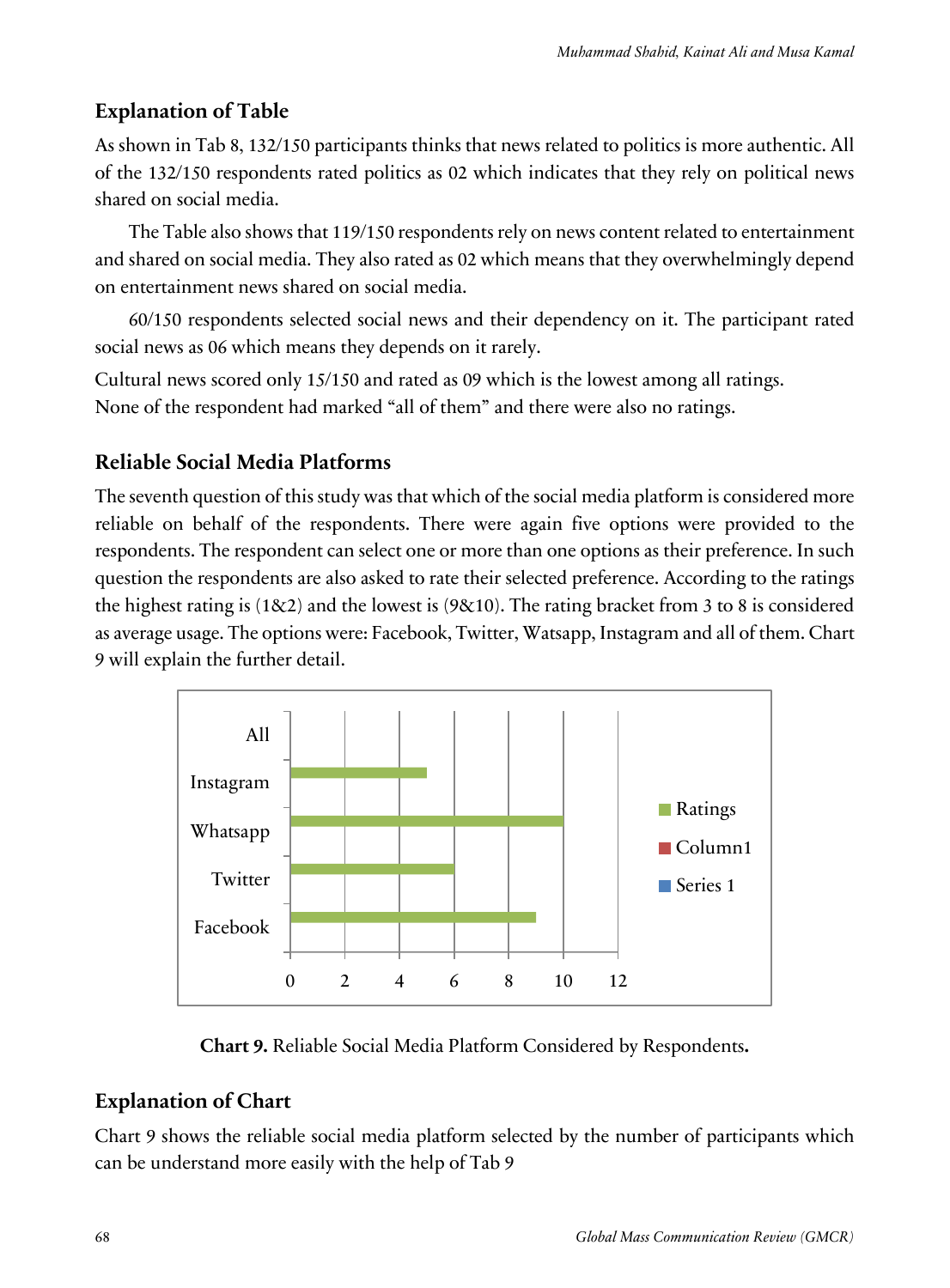| <b>Options</b> | <b>Number of Answers</b> | <b>Ratings</b> |
|----------------|--------------------------|----------------|
| Facebook       | 120/150                  | 02             |
| Twitter        | 23/150                   | 07             |
| Whatsapp       | 141/150                  | 01             |
| Instagram      | 108/150                  | 06             |
| All of them    | 0/150                    | <b>Nill</b>    |

**Table 9.** Reliable Social Media Platform Considered by Respondents.

As shown in table 9, the huge number of respondents (120/150) has selected Facebook as the reliable source of information. The respondents have also rated Facebook as 02 which means good and is reliable platform of social media.

In this run twitter scored only 23/150 and rated Twitter as 07 which means its an average reliable platform of social media.

Tab 9 shows that Whatsapp is the most popular among all social media platforms. 141/150 respondents selected Whatsapp as the most reliable platform on social media and rated it as 01 which is highest rating among all.This rating indicates that Respondent consider Whatsapp as the most reliable platform on social media.

Instagram was selected by 108/150 participants as reliable source and rated as 06 which mean it is an average reliable source. None of the respondent selected or rated "all of them".

### **Believable Authentic News Content**

Question no eight of this study was to know that what makes the participants to believe the authenticity of news shared on social media. For this purpose, the respondents were provided two set of options and the respondent have to select only one from them. The options were: the source of information and content of information. *Table 10* shows the responses of the respondents.



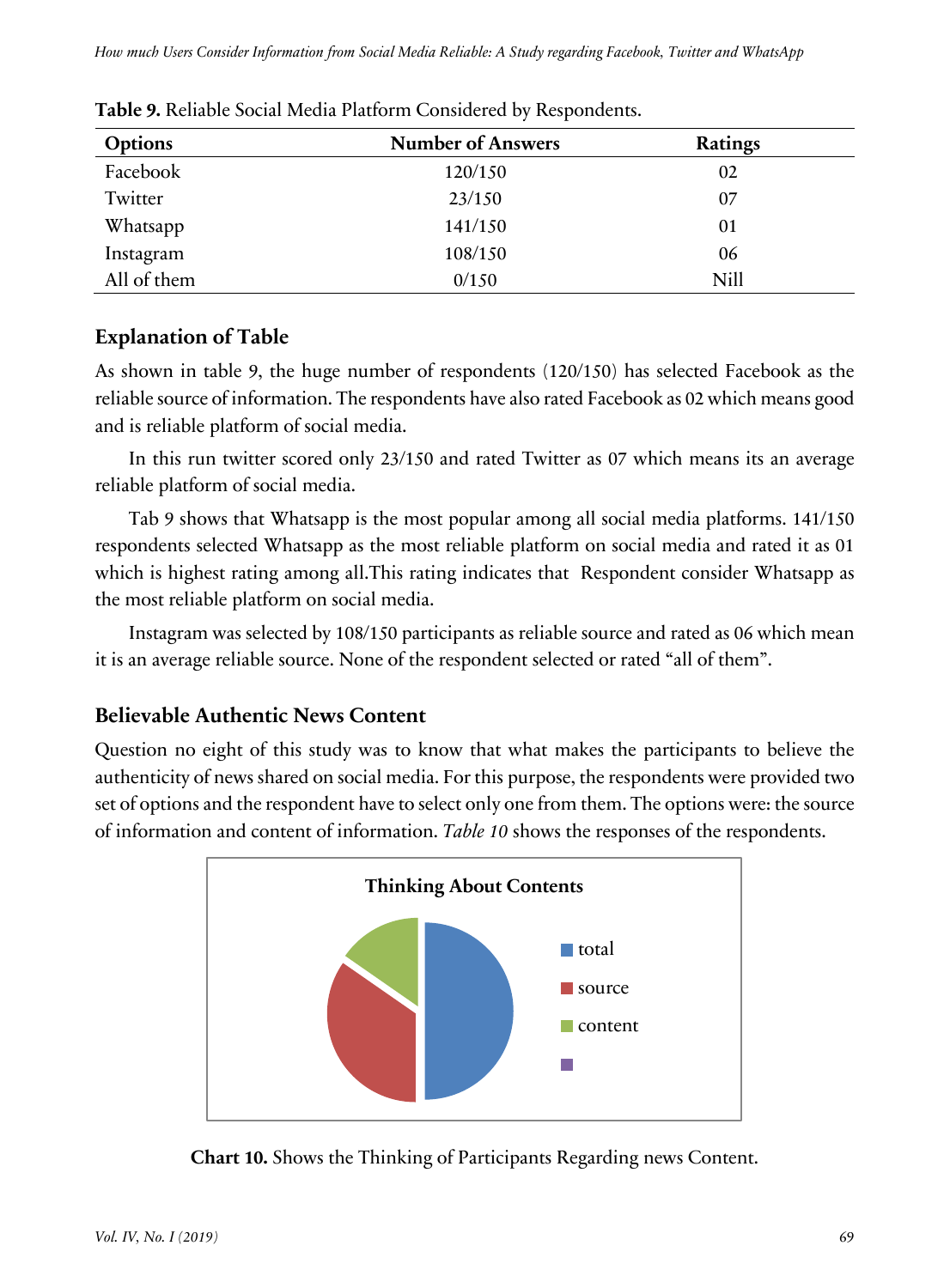# **Explanation of Chart**

Chart 10 shows the actual thinking about the news contents on behalf of respondent which is very clearly elaborated in tab 10

| <b>Options</b>         | Respondents | Percentage |
|------------------------|-------------|------------|
| Source of information  | 104/150     | 69%        |
| Content of information | 46/150      | 31%        |

**Table 10.** Basic Judgment of Authenticity on Behalf of Participants.

### **Explanation of Table**

*Table 10* shows that 104/150 participants thinks that news shared on social media is source of information to them and only 46/150 participants thinks that the news shared on social media is content of information.

# **Further Action by Respondents**

The last question of this study was to know the further action of the respondents after receiving that information in which they think is unauthentic. For this purpose the respondents were provided two options and the respondent have to select one of them. The options were: ignore it and sharing with others through social media. Chart 11 will further elaborate the responses of participants.





# **Explanation of Chart**

Chart 11 shows that which action is further taken by the respondents by receiving unauthentic news content shared on social media. Tab 11 will help us to understand the chart more easily.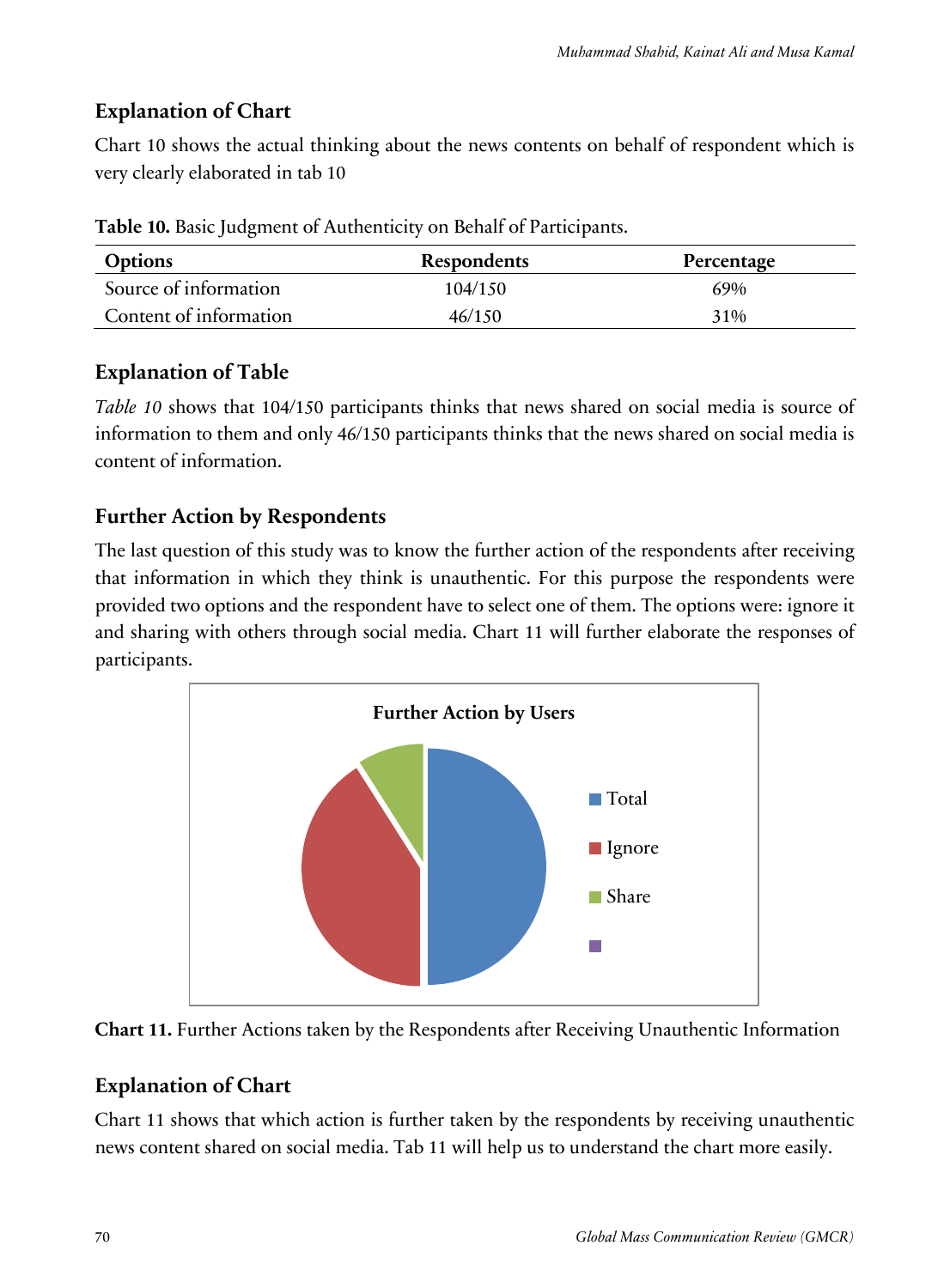| <b>Options</b>       | Number of answers | Total percentage |
|----------------------|-------------------|------------------|
| lgnore it            | 123/150           | 82%              |
| Share it with others | 27/150            | 18%              |

|  |  |  | Table 11. Further Actions taken by the Respondents after Receiving Unauthentic Information |  |
|--|--|--|--------------------------------------------------------------------------------------------|--|
|  |  |  |                                                                                            |  |

Tab 11 shows that 123/150 participant ignore such information which they think is not authentic at all. This shows the sense of responsibility on behalf of participants. The tab 11 also highlights that 27/150 participant share the unauthentic information through social media as they are not confirm of its authenticity.

### **Conclusion**

Social networking is an expanded tool in current era. Many users get benefits from different applications of the social networking. The researchers selected Facebook, Twitter and WhatsApp for this study as these are the platforms being used widely. This researcher has tried to explore which given social media platform is considered more reliable on behalf of users. The target audiences of this study were the journalists Peshawar Press Club and the study was conducted in the premises of Peshawar.

For achieving the objectives of the particular research study, the researcher has used quantitative research method in which survey questionnaire was included. The below data is the output of 150 questionnaires:

In this research study, 64% male and 34% female journalists have participated and the responses given by participants are briefly elaborated below:

# **Usage of Social Media**

All of the participants agreed that they use social media which indicates that all of the participants are clear about the usage of social media.

# **Frequent Usage of Social Media**

All of the participants agreed that they consider themselves as frequent users of social media as it indicates that all of the participants frequently used social media platforms as there routine hobby.

# **Popular Social Media Platforms**

The respondents had selected more than one option as there most often usage of social media platforms. In this study total 150 respondents have participated in which 54 were female and 96 were male respondents. A total of 48 respondents highlighted Facebook, Twitter, WhatsApp and Instagram as there often usage at the same time, 27/150 users only highlighted Facebook, 15/150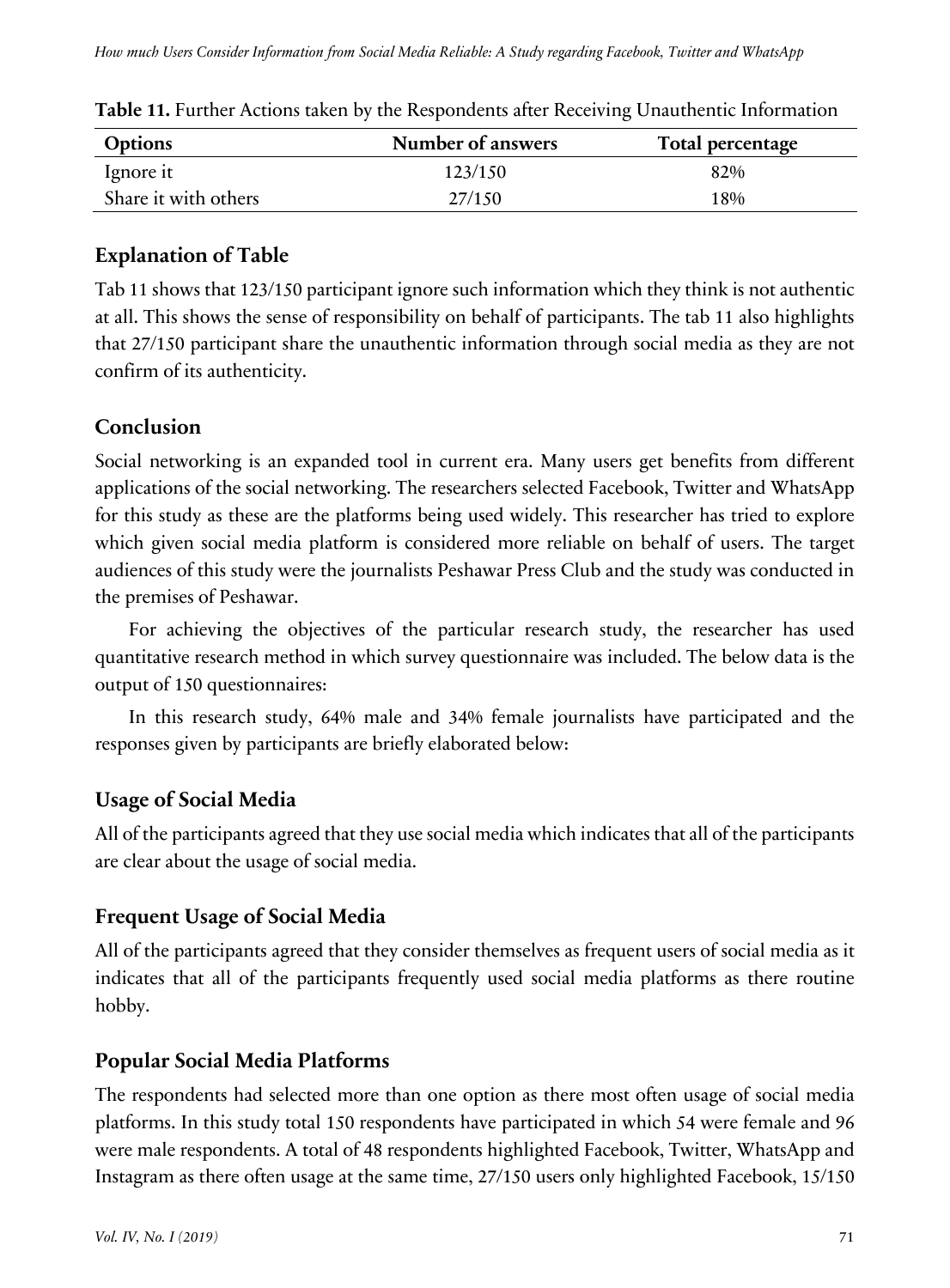marked Twitter, WhatsApp scored 27/150 and 12/150 indicated *Snapchat* and *YouTube* as additional social media platforms for themselves. The *Snapchat* is highlighted by female respondents and *YouTube* is selected by male respondents mostly. The results show that the first six answers are the most popular platforms and each respondent uses more than one social media platforms. The above data shows that social media platforms like Facebook, Twitter, WhatsApp and Instagram are the most popular social media platforms. Some of the participants use YouTube and Snapchat as well which are again social media sites.

### **Purpose of Social Media Usage**

The study reveals that 77% of target audience use social media for entertainment purpose, 68% for killing the free time, 98% for being in contact with each other, 2% for advertisement, 16% for education and 65% for news gathering. The above data shows that personal contact is the main purpose of social media usage.

### **Authenticity of News**

The study reveals that 67% of participant thinks that news content shared on social media platform is authentic while 33% thinks that it is not authentic at all.

### **Kinds of Authentic News Content**

This study shows that 88% of target population thinks that political news shared on Social Media is authentic, 79% thinks that Entertainment News is genuine, 40% of target audiences highlighted Social News and 10% respondents marked Cultural News as dependable. It is also to be noted that respondents has selected more than one option, therefore, the total percentage is still 100%.

### **Reliable Social Media Platforms**

The study concluded that 80% of target audiences consider Facebook as reliable social media platform, 15% marked Twitter, 94% opted for WhatsApp and 72% marked Instagram as reliable social media Platform. It is also to be noted that respondents has selected more than one option s therefore the total percentage is still 100%.

# **Basic Judgment of Authenticity**

The study reveals that 69% of total respondents thinks that news shared on social media is a source of information to them and 31% participants thinks that the news shared on social media is content of information.

# **Further Action by Respondents**

The research concluded that 82% participants ignore such information which they think is not authentic at all. Almost 18% participants share the unauthentic information through social media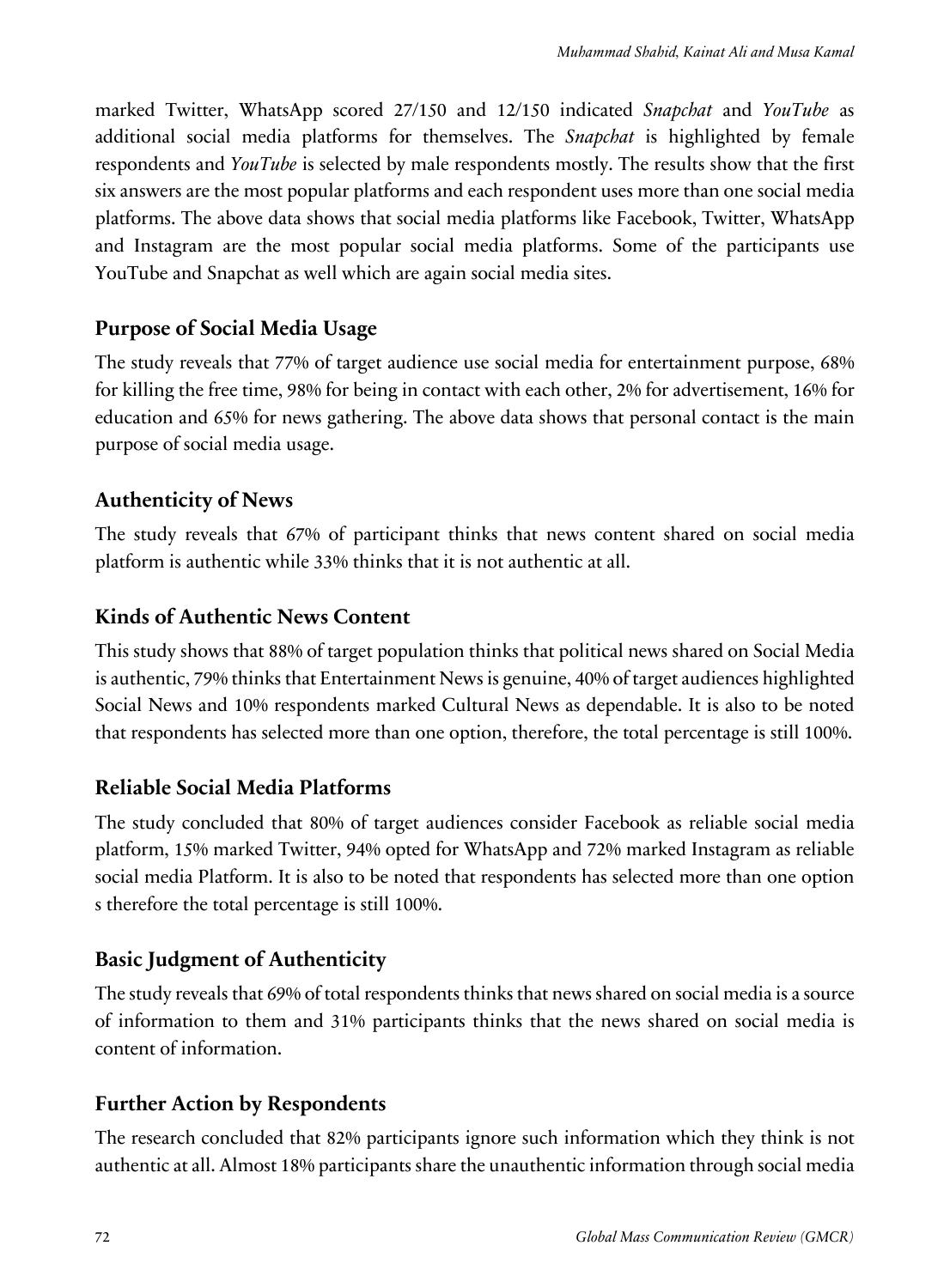though they are not sure of its authenticity.

# **Objective 1**

The first objective of this study was to know whether the news content shared on social media is perceived reliable or otherwise. This research study explored that 67% of target population has agreed that news content shared on social media is reliable while 33% state social media is not reliable.

# **Objective 2**

The second objective of this study was to know that which social media platform is the most and least reliable. Study concluded that 80% of target audiences consider Facebook as reliable social media platform, 15% marked Twitter, 49% opted for WhatsApp and 72% marked Instagram as reliable social media platform. The finding shows that majority of users use social media for being in contact with each other.

# **Research Question and Answer**

The research question of this study was to know if users rely on news content published on social media. The study reveals that 67% of users rely on news content shared or published on social media platforms.

# **Further Study Possibility**

The study was based on "Users Perception about Information Reliability on Social Media" but in future it can be wide and in broad manners. Facebook, Twitter and WhatsApp are popular social media platform but other tools of social networking also can also be studied in the future studies. For the future studies, other social networking sites like YouTube, Snapchat and LinkedIn may also be taken into consideration. Some measurement for awareness can also be added in the future study.

This researcher has used 200 samples but in future it can be increased up to 500 respondents.